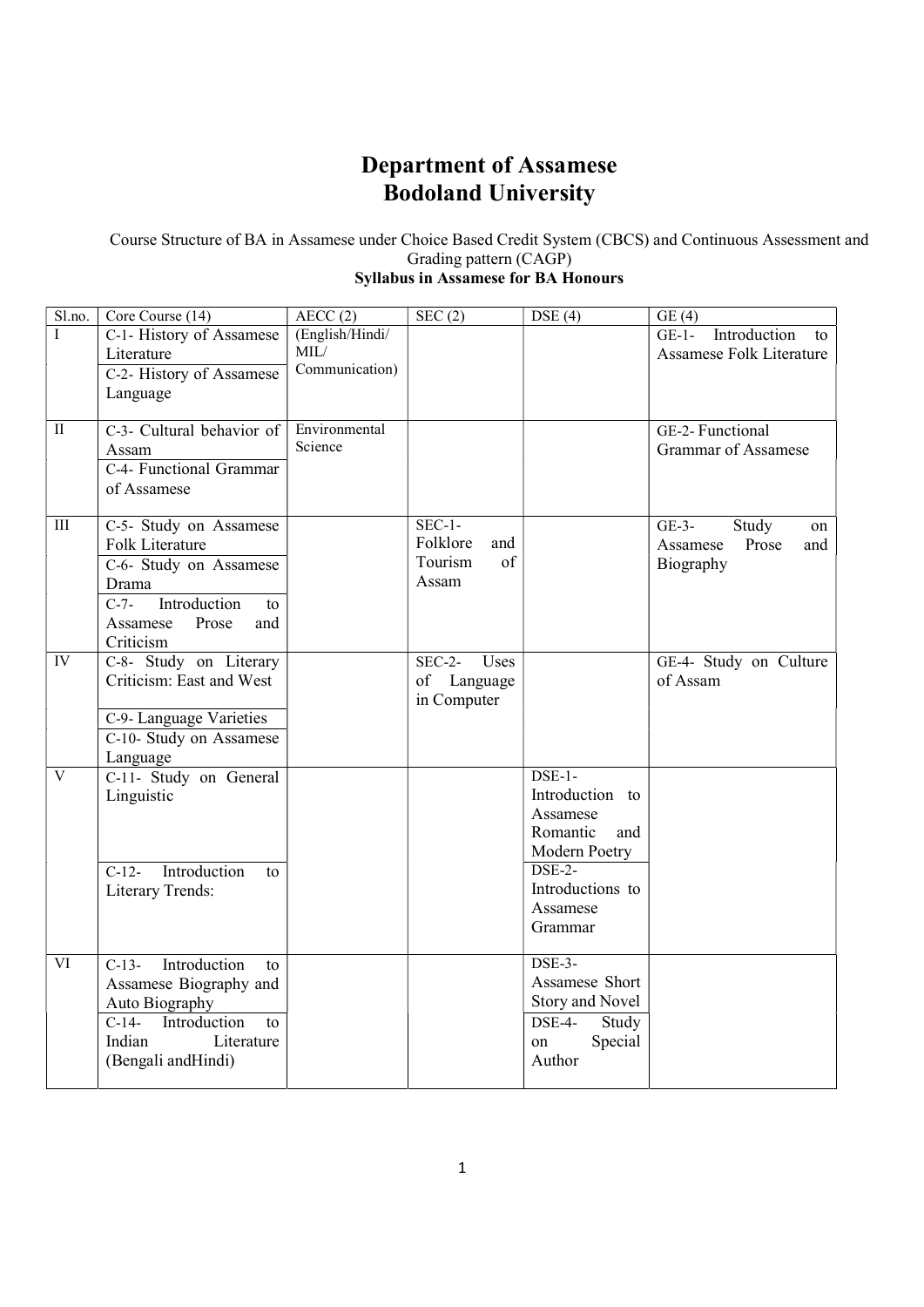### Abbreviation Terms:

ASH=Assamese Honours CC=Core Course AECC=Ability Enhancement Compulsory Course SEC=Skill Enhancement Course DSC=Discipline Specific Core Course DSE=Discipline Specific Elective GE=Generic Elective Semester-I

ASH 1.01 C- History of Assamese Literature ASH 1.02 C- History of Assamese Language ASH 1.03GE 1- Introduction to Assamese Folk Literature ASH 1.04AECC-1 Functional Assamese (Communicative)

### Semester-II

ASH 2.01 C- Cultural behavior of Assam ASH 2.02 C- Functional Grammar of Assamese ASH 2.03GE 2-Functional Grammar of Assamese ASH 2.04AECC-2 Environmental Science

### Semester-III

ASH 3.01 C- Study on Assamese Folk Literature ASH 3.02 C- Study on Assamese Drama ASH 3.03 C- Introduction to Assamese Prose and Criticism ASH 3.04 SEC 1- Folklore and Tourism of Assam ASH 3.05 GE 3- Study on Assamese Prose and Biography

### Semester-IV

ASH 4.01 C- Study on Literary Criticism: East and West ASH 4.02 C- Language Varieties ASH 4.03 C- Study onAssamese Language ASH 4.04SEC2- Uses of Language in Computer ASH 4.05GE 4- Study on Culture of Assam

#### Semester-V

ASH 5.01 C-Study on General Linguistic ASH 5.02 C- Introduction to Literary Trends: ASH 5.03 DSE 1- Introduction to Assamese Romantic and Modern Poetry ASH 5.04 DSE 2-Introductions to Assamese Grammar Semester-VI ASH 6.01 C- Introduction to Assamese Biography and Auto Biography ASH 6.02 C- Introduction to Indian Literature (Bengali andHindi) ASH 6.03 DSE 3- Assamese Short Story and Novel

ASH 6.04 DSE 4- Study on Special Author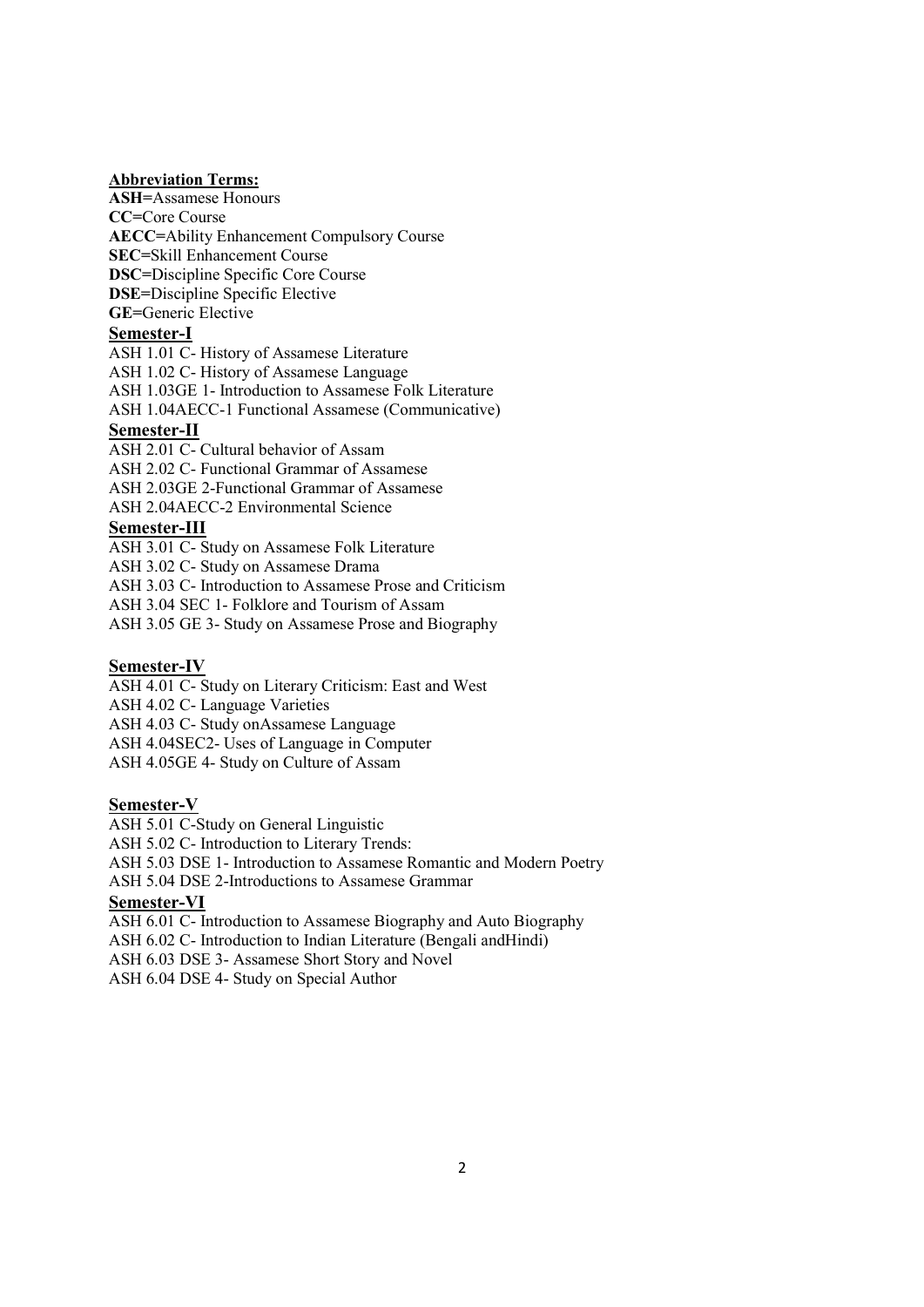# Semester-I BA. Honours (Assamese)

# C-1: History of Assamese Literature

Total Credit: 5+1=6

|                                          |                                                                         | Unit -1: Assamese Oral Literature : Introduction, Concepts, Characteristics and its Development. Mark -16 |         |          |
|------------------------------------------|-------------------------------------------------------------------------|-----------------------------------------------------------------------------------------------------------|---------|----------|
|                                          |                                                                         | Unit-II: Assamese Classical Literature: Pre -sankari, Sankari, and Post SankariAge                        |         | Mark-16  |
|                                          | Unit-III: Assamese Missionary Literature (1836-1846)                    |                                                                                                           |         | Mark-16  |
|                                          | Unit-IV: Assamese Romantic Literature (1846 1940)                       |                                                                                                           | Mark-16 |          |
|                                          | Unit-V: Post war Assamese Literature Since (1940)                       |                                                                                                           | Mark-16 |          |
| Reference:                               |                                                                         |                                                                                                           |         |          |
|                                          | Satyendra Nath Sarma: Asamiya Sahityar Samikhatmak Itibritta            |                                                                                                           |         |          |
|                                          | Maheswar Neog: Asamiya Sahityar Ruprekha                                |                                                                                                           |         |          |
|                                          | Hemanta Kr .Sarma : Asamiya Sahityat Dristipat                          |                                                                                                           |         |          |
| ABILAC:                                  |                                                                         | Sivanath Barman (ed) Asmiya Sahityar Buranji Part-II:                                                     |         |          |
| ,,                                       |                                                                         | Homen Borgohain( ed) Asmiya Sahityar Buranji Part-IV                                                      |         |          |
| <b>C-2: History of Assamese Language</b> |                                                                         |                                                                                                           |         |          |
| Total Credit: 5+1=6                      |                                                                         |                                                                                                           |         |          |
|                                          |                                                                         | Unit-I: Origin and Development of Assamese Language 5th Century-13 Century)                               |         | Mark-16  |
|                                          | Unit -II: Early Assamese Language $(13th Century-16th Century)$         |                                                                                                           |         | Mark-16  |
| (Purani Asamiya Bhasa)                   |                                                                         |                                                                                                           |         |          |
|                                          | Unit-III: Medieval Assamese Language (17 <sup>th</sup> Century-1800 AD) |                                                                                                           |         |          |
| (Madhyajugar Asamiya Bhasa)              |                                                                         |                                                                                                           | Mark-16 |          |
|                                          |                                                                         | Unit-IV: Modern Assamese Language of Missionary Period (1800AD-1850AD)                                    |         |          |
| (Arunodai jugar Bhasa)                   |                                                                         |                                                                                                           |         | Mark-16  |
|                                          |                                                                         | Unit-V: Modern Assamese Language (AdhuniK Asamiya Bhasa) Since 1850                                       |         | Mark -16 |
| Reference:                               |                                                                         |                                                                                                           |         |          |
|                                          |                                                                         |                                                                                                           |         |          |
|                                          | B. K. Kakati: Assamese its formation and Development                    |                                                                                                           |         |          |
| Upendra nath Goswami:                    |                                                                         | Asamiya Bhasar Udbhav Samridhi Aru Vikash                                                                 |         |          |
| ,,                                       |                                                                         | Asamiya Lipi                                                                                              |         |          |
|                                          |                                                                         | Bhasa Vjnan                                                                                               |         |          |
| Narayan ch. Das:                         |                                                                         | Biswalipir Bhumika                                                                                        |         |          |
|                                          | <b>GE-1- Introduction to Assamese Folk Literature</b>                   |                                                                                                           |         |          |
| <b>Credit: 5+1=6</b>                     |                                                                         |                                                                                                           |         |          |
|                                          | Total Mark=100 (External -80 +Internal- 20)                             |                                                                                                           |         |          |
| Unit I                                   |                                                                         | : Introduction, Definition and Classification of Folk Literature                                          |         | Mark-16  |
| Unit II                                  | : Folk Song and its Varieties                                           |                                                                                                           |         | Mark-16  |
| Unit III                                 | : Folk Tales and its varieties                                          |                                                                                                           |         | Mark-16  |
| Unit IV                                  |                                                                         | : Assamese Phrases and Idioms, Proverbs and Riddles                                                       |         | Mark-16  |
| Unit V                                   |                                                                         | : Folk Drama and its varieties and its elements in Assamese Literature                                    |         | Mark-16  |
| <b>Reference Books:</b>                  |                                                                         |                                                                                                           |         |          |
| <b>Audrey Cahtiey</b>                    |                                                                         | : The Assamese                                                                                            |         |          |
| Prafulla Dutta Goswami                   |                                                                         | : Bihu: Spring Time Festival of Assam                                                                     |         |          |
|                                          |                                                                         | : Folk Literature of Assam                                                                                |         |          |
| Nagen Saikiya                            |                                                                         | : Asamiya Manuhar Itihas                                                                                  |         |          |
|                                          |                                                                         | 3                                                                                                         |         |          |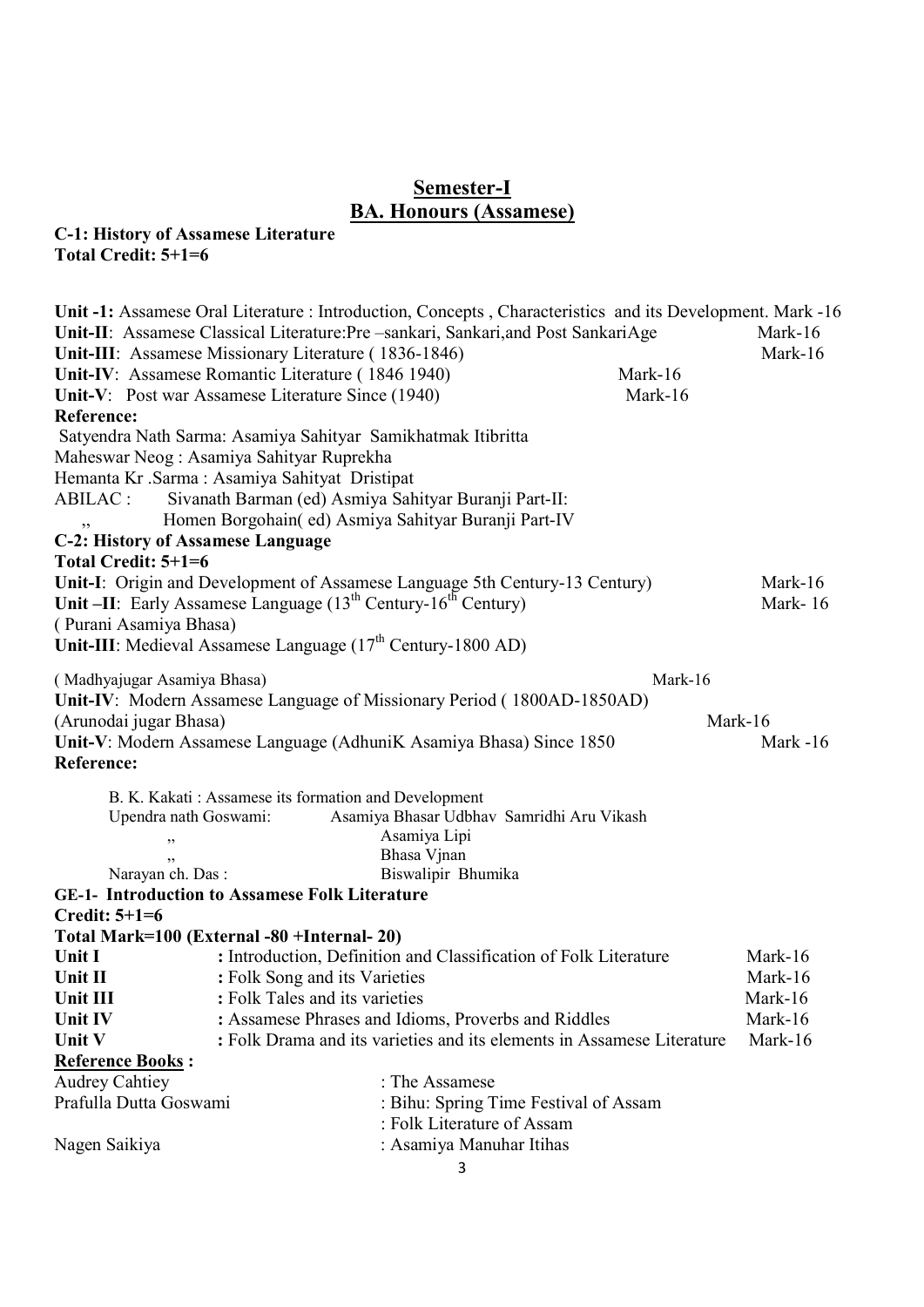Pramod Chandra Bhattacharya

- Nirmal Prabha Bardaloi : Asamar Loka Sanskriti Jogesh Das : Asamar Janakristi Narayan Das & Paramananda Rajbangshi(Ed.) : Asamiya Sanskriti Kosh<br>
Upen Rabha Hakasam : Asamar Janajatiya Sansk Prahlad Kumar Baruah(Ed.)
- Nabin Chandra Sarma : Asamiya Loka Sanskritir Abhas : Janakristir Ruprekha : Loka Sanskriti Birinchi Kumar Barua : Asamar Loka Sanskriti : Asamiya Bhasa aru Sanskriti : Asamar Janajati(Ed.) Leela Gogoi : Asamiya Lokasanskriir Ruprekha<br>Jogesh Das : Asamar Janakristi : Sangmisranat Asamiya Sanskriti : Asamar Janajatiya Sanskriti<br>: Asamiya Loka Sahitya

### SEMESTER-II

### Paper code: ASH2

### C-3: Cultural Behavior of Assam Total Credit: 5+1=6

| Unit-I: Definition, Classification, Scope and Importance Culture with Special reference to                       |          |
|------------------------------------------------------------------------------------------------------------------|----------|
| Folk-Culture.                                                                                                    | Mark-16  |
| Unit-II: Behavioral Pattern of society: Material Culture, (Folk craft, Folk art, Folk Architecture, Folk costume |          |
| and Folk Cookery, Folk music, Folk dance.                                                                        | Mark-16  |
| Unit-III: Festivals and Rituals:                                                                                 |          |
| Folk Festival and celebration, Recreation and games, Folk medicine, and folk religion                            | Mark-16  |
| <b>Unit-IV: Cultural Issues:</b>                                                                                 |          |
| Tribal culture of Assam with Special reference to Boro, Rabha and Karbi.                                         | Mark-16  |
| Unit –V: Origin names of Assam, Origin People of Assam and their contribution.                                   | Marks-16 |
| <b>Reference:</b>                                                                                                |          |
| Asamiya Lok Sanskritir abhas: Nabin Ch. Sarma                                                                    |          |
| Uttar Purbanchalar Lok Sanskriti: Nabin ch. Sarma                                                                |          |
| Asamar Sanskriti : Leela Gogai                                                                                   |          |
| Asamar Lok NatyaParampara: Sailen Bharali                                                                        |          |
| Asama Lok Natya; Ram gogai                                                                                       |          |
| Natakar Bybaharik Dish: Jagadish Patgiri                                                                         |          |
| Lok Natya Parampara Aru Paribartan: Edt :Paramananda Rajbonshi                                                   |          |
| Kamrupi Lokgitee Sangrah : Hemanta kr. Sarma                                                                     |          |
| Gowal pariya Lokgitee Sangrah; Dwijen Das                                                                        |          |
| Darangi Lok gitee sangrah: Kanak Saharia                                                                         |          |
| www.enajori.com                                                                                                  |          |
|                                                                                                                  |          |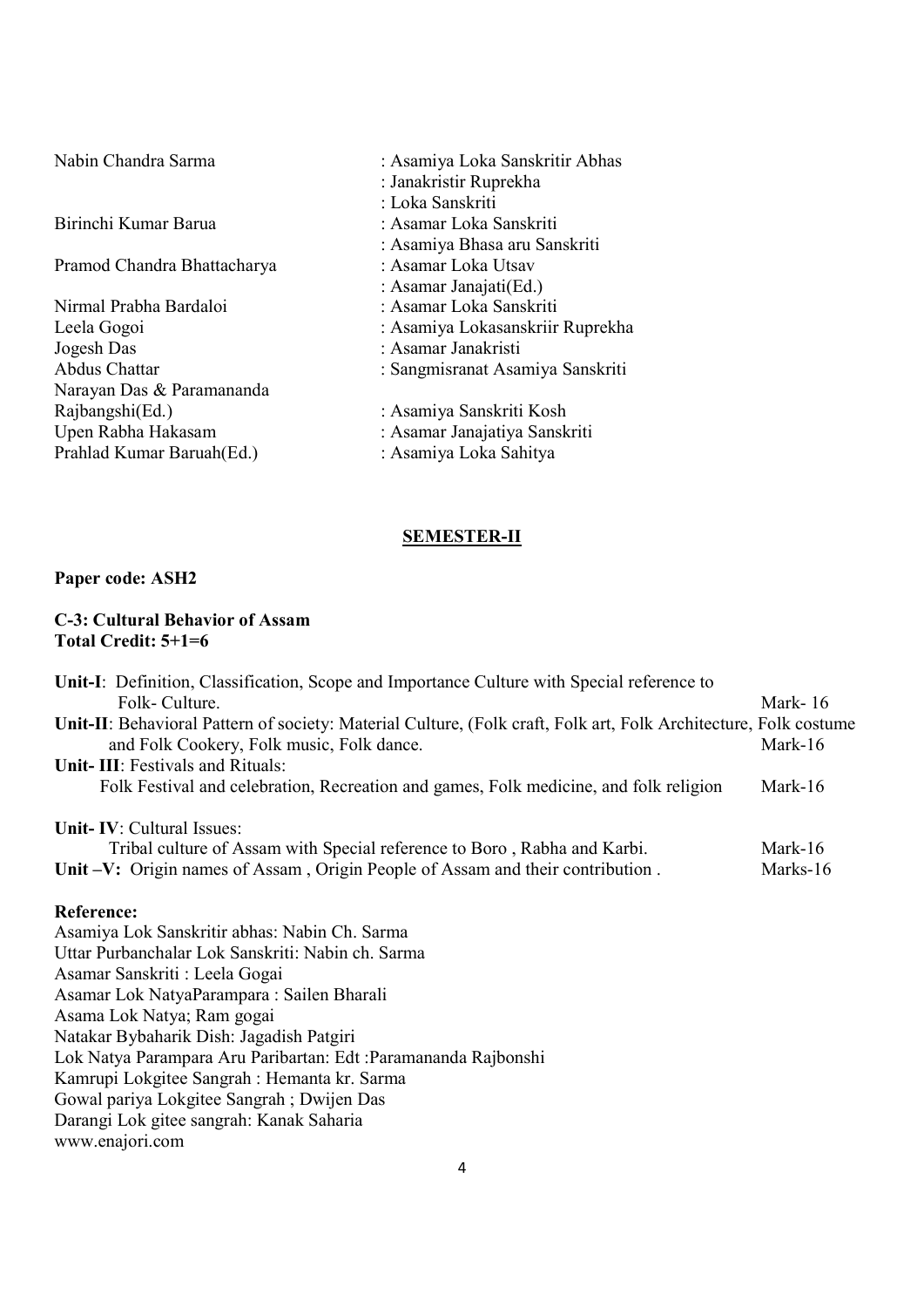### C-4:Functional Grammar of Assamese Language Total Credit: 5+1=6

Unit -1: History of Assamese Grammar, Classification of Assamese Grammar, Necessityof AssameseGrammar.- Mark-16 Unit-II:Definition, Classification of parts of speech, Noun , Pronoun, Adjective,Verb and Case . Mark-16 Unit- III: Semantic Properties: Definition of word, formation of word , Classification of word, Spelling , Antonyms, Synonyms Mark-16 Unit –IV: Sentence Structure: Definition, Formation, And Classification of Sentence, Transformation of Sentence. Mark-16 Unit –V: Assamese Vocabulary. Mark-16

### Reference:

Presently, Latest Edition of the following Books are recommended. Bahal Byakaran : Satyanath Bora. Bhasar Byakaran aru Bhashatatva: Kali Ram Medhi. Asamia Bhasar Moulic Bichar : Golok ch. Goswami

### AECC: Environmental Science GE-2- Functional Grammar of Assamese Credit: 5+1=6

| Unit -1: History of Assamese Grammar, Classification of Assamese Grammar, Necessity |            |
|-------------------------------------------------------------------------------------|------------|
| of Assamese Grammar.-                                                               | Mark-16    |
| Unit-II: Definition, Classification of patrs of speech, Noun, Pronoun, Adjective,   |            |
| Verb and Case.                                                                      | Mark-16    |
| <b>Unit-III: Semantic Properties :</b>                                              |            |
| Definition of word, formation of word, Classification of word, Spelling,            |            |
| Mark-16<br>Antonyms , Synonyms.                                                     |            |
| Unit-IV: Sentence Structure:                                                        | Mark- $16$ |
| Definition, Formation, and Classification of Sentence, Transformation of            |            |
| Sentence.                                                                           |            |
| Unit-V: Assamese Vocabulary.                                                        | Mark-16    |

### Reference:

Presently, Latest Edition of the following Book are recommended. Bahal Byakaran : Satyanath Bora. Asamia Bhasar Byakaran aru Bhashatatva: Kali Ram Medhi. Asamia Bhasar Moulic Bichar : Golok ch. Goswami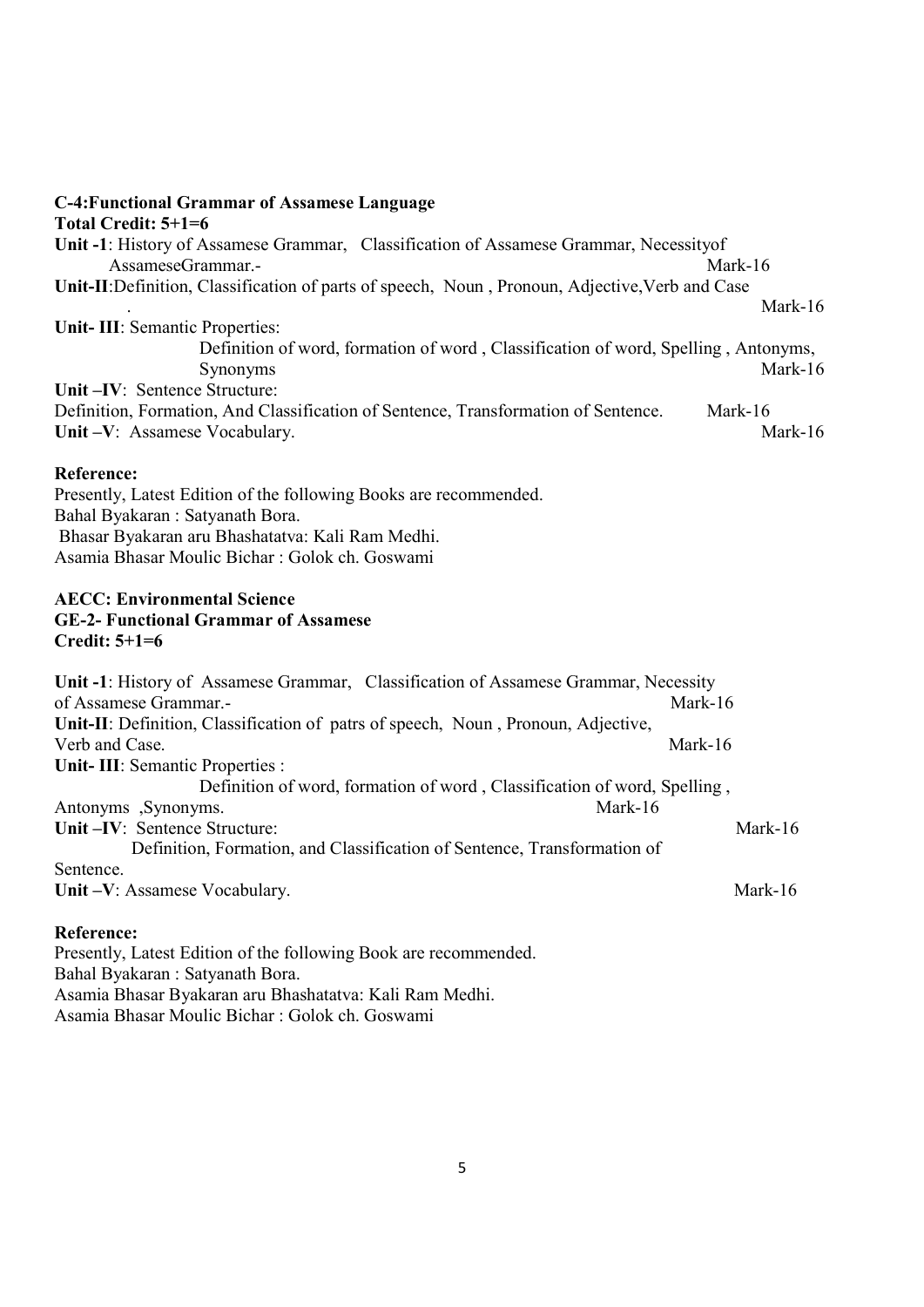# SEMESTER-III

Paper Code: ASH 3

### C-5: Study on Assamese Folk Literature Credit: 5+1=6 Total Mark=100 (External -80 +Internal- 20)

| Unit I<br>Unit II<br>Unit III | : Introduction, Definition and Classification of Folk Literature<br>: Folk Song and its Varieties<br>: Folk Tales and its varieties      | Mark-16<br>Mark-16<br>Mark-16 |
|-------------------------------|------------------------------------------------------------------------------------------------------------------------------------------|-------------------------------|
| <b>Unit IV</b>                | : Assamese Phrases and Idioms, Proverbs and Riddles<br>Mark-16<br>: Folk Drama and its varieties and its elements in Assamese Literature | Mark-16                       |
| Unit V                        |                                                                                                                                          |                               |

# Reference Books :

| Audrey Cahtiey : The Assamese |                                       |
|-------------------------------|---------------------------------------|
| Prafulla Dutta Goswami        | : Bihu: Spring Time Festival of Assam |
|                               | : Folk Literature of Assam            |
| Nagen Saikiya                 | : Asamiya Manuhar Itihas              |
| Nabin Chandra Sarma           | : Asamiya Loka Sanskritir Abhas       |
|                               | : Janakristir Ruprekha                |
|                               | : Loka Sanskriti                      |
| Birinchi Kumar Barua          | : Asamar Loka Sanskriti               |
|                               | : Asamiya Bhasa aru Sanskriti         |
| Pramod Chandra Bhattacharya   | : Asamar Loka Utsav                   |
|                               | : Asamar Janajati(Ed.)                |
| Nirmal Prabha Bardaloi        | : Asamar Loka Sanskriti               |
| Leela Gogoi                   | : Asamiya Lokasanskriir Ruprekha      |
| Jogesh Das                    | : Asamar Janakristi                   |
| Abdus Chattar                 | : Sangmisranat Asamiya Sanskriti      |
| Narayan Das & Paramananda     |                                       |
| Rajbangshi(Ed.)               | : Asamiya Sanskriti Kosh              |
| Upen Rabha Hakasam            | : Asamar Janajatiya Sanskriti         |
| Prahlad Kumar Baruah (Ed.)    | : Asamiya Loka Sahitya                |

## Paper Code: ASH 3 C-6: Study on Assamese Drama Credit: 5+1=6 Total Mark=100 (External -80 +Internal- 20)

| Unit I   | :Origin and Development of Assamese Drama, Introduction, form and features of Ankia |         |
|----------|-------------------------------------------------------------------------------------|---------|
|          | Nat and trends of Modern Assamese DramaMark-16                                      |         |
| Unit II  | :Sankardeva : Rukmini Haran Nat                                                     | Mark-16 |
| Unit III | :Shriram Ata : Kansha Badh                                                          | Mark-16 |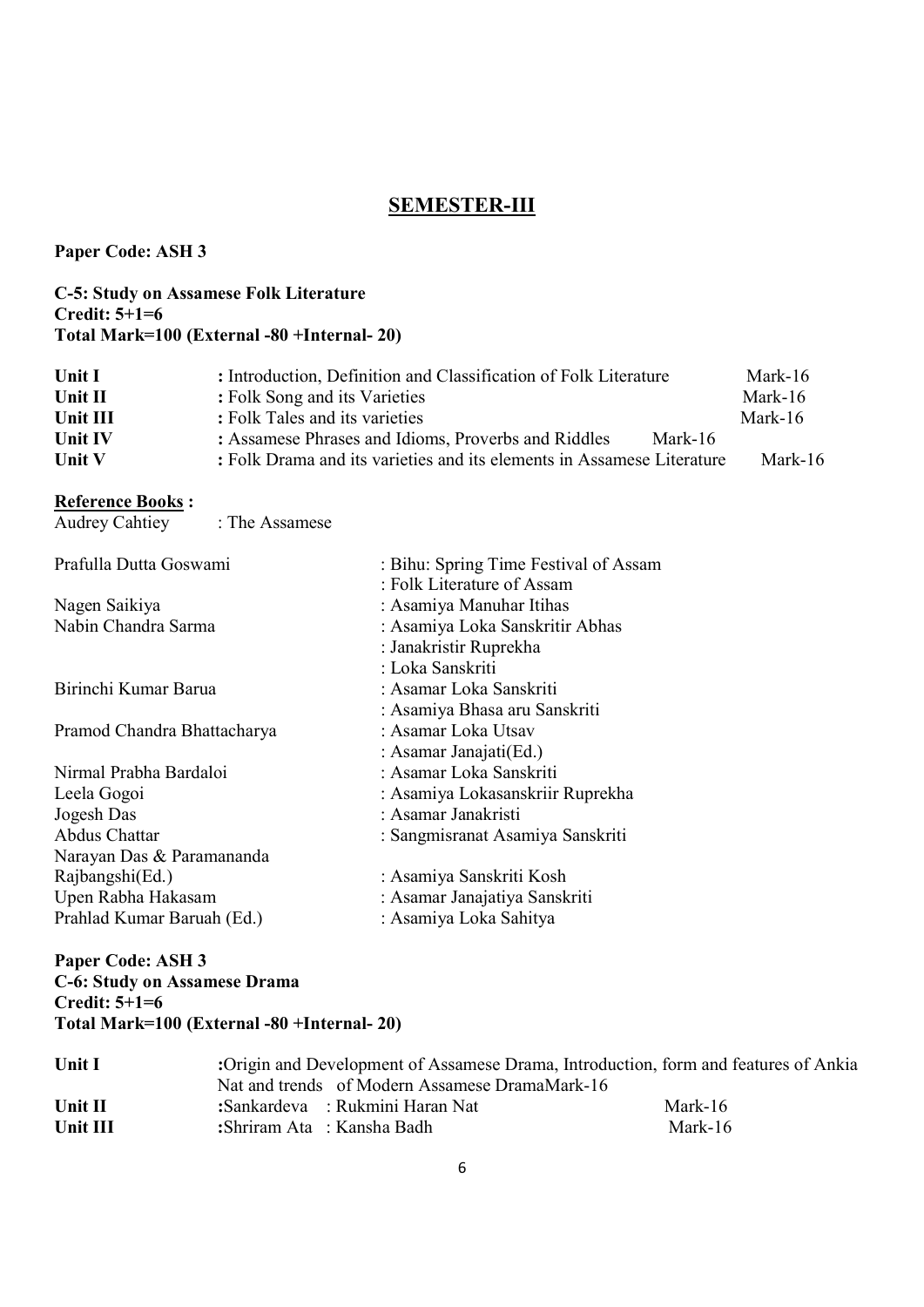| Unit IV                   | :Jyoti Prasad Agarawala: Rupalim |                                           | Mark-16 |  |
|---------------------------|----------------------------------|-------------------------------------------|---------|--|
| Unit V                    |                                  | :Arun Sarma: Nibaran BhattacharyaMark-16  |         |  |
| <b>Reference Books:</b>   |                                  |                                           |         |  |
| Kaliram Medhi             | : Ankawali                       |                                           |         |  |
| Keshabananda Deva Goswami |                                  | : Ankamala                                |         |  |
| Birinchi Kumar Barua      |                                  | : Ankia Nat                               |         |  |
| Satyendra Nath Sarma      |                                  | : Asamiya Natya Sahitya                   |         |  |
| Harichandra Bhattacharya  |                                  | : Asamiya Natya Sahityar Jilikani         |         |  |
| Chailen Bharali           |                                  | : Asamiya Lokanatya Parampara             |         |  |
| Ram Goswami               |                                  | : Asamar Lokanatya                        |         |  |
| Harinatha Sarma Daloi     |                                  | : Sankardevar Sahitya Pratibha            |         |  |
| Paramananda Rajbangshi    |                                  | : Asamiya Natak: Parampara aru Parivartan |         |  |
| Navajyoti Sarmah          |                                  | : Asamiya Natak aru Angik                 |         |  |
| Satya Prasad Barua        |                                  | : Natak aru Abhinay Prasanga              |         |  |
| Lilabati Saikia Bora(Ed.) |                                  | : Prabandhawali                           |         |  |
| Namita Deka and Lilabati  |                                  |                                           |         |  |
| Saikia Bora(Ed.)          |                                  | : Jyoti anvenshan                         |         |  |
| Prafulla Kumar Barua      |                                  | Jyoti Prasadar Natak                      |         |  |

# C-7: Introduction to Assamese Prose and Criticism Credit: 5+1=6 Total Mark=100 (External -80 +Internal- 20)

| Unit I                                       | :Sankardeva<br>:Bhattadeva<br>: Gopal Chandra Dwij                                       | : Srikrishnar Purvarag<br>: Katha Gita( $1st$ and $2nd$ Chapter)<br>: Gurusewa Mahatmya<br>Mark-16                            |
|----------------------------------------------|------------------------------------------------------------------------------------------|-------------------------------------------------------------------------------------------------------------------------------|
| Unit II                                      | :Nathan Brawn<br>:Laxminath Bejbaruah<br>:Banikanta Kakati                               | :Sri jut Brawn Chahabar Patra<br>: Gita Tattva<br>: Sahityat Karun Rasa Mark-16                                               |
| Unit III                                     | :Hem Barua<br>:Birendra Kumar Bhattacharya:<br>:Nagen saikia                             | : Bharatiya Sanskriti<br>:Dharma<br>: Unavimsha Satikar Navajagaran aru Adhunik<br>Asamiya Man Mark-16                        |
| Unit IV                                      | : History of Assamese Criticism.<br>Introduction, development and major critics. Mark-16 |                                                                                                                               |
| Unit V                                       | : Selected Critical pieces-<br>:Maheswar Neog:<br>:Mahendra bara<br>:Hiren Gohain        | :Banikanta kakatir Rachana<br>: Biswa Sahityar Pariprekshitat Asamiya Upanyas<br>: Jyotiprasad Silpi aru Sanskriti<br>Mark-16 |
| <b>Recommended Text:</b><br>$\sum_{i=1}^{n}$ | $\Lambda$ samive Katha Sahitya (Dynami Dhag)                                             |                                                                                                                               |

| Birinchi Kumar Baruah | : Asamiya Katha Sahitya (Purani Bhag) |
|-----------------------|---------------------------------------|
| Laxminath Bejbaruah   | : Tattva Katha                        |
| Banikanta Kakati      | : Sahitya aru Prem                    |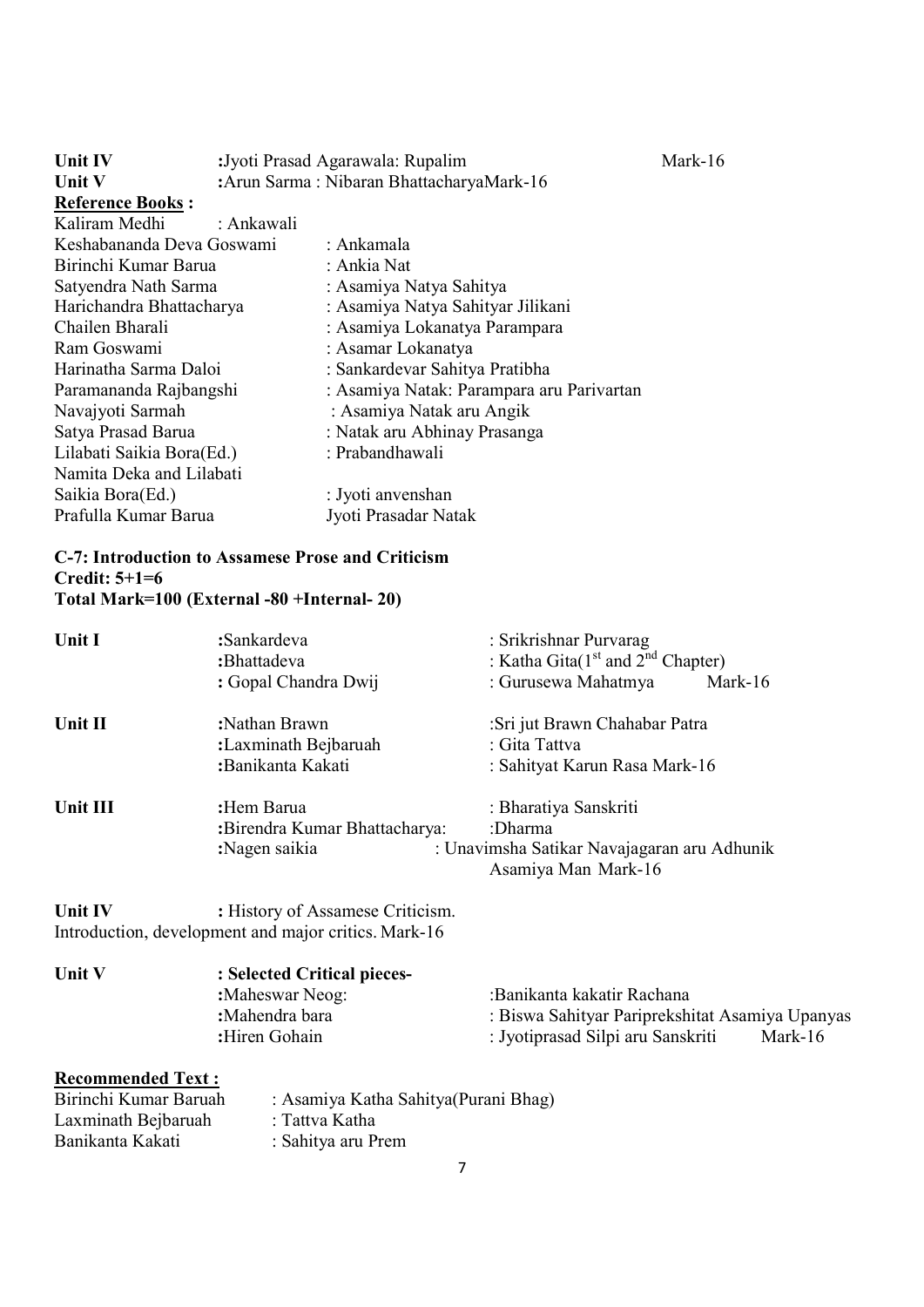| Homen Bargohain(Ed.)<br>: Sreshtha Asamiya Samalochana Sahitya<br>Gauhati University<br>: Snatakar Kathabandha | Homen Bargohain(Ed.)<br>: Sreshtha Asamiya, Nirbacita Prabandha Part-II |  |  |  |
|----------------------------------------------------------------------------------------------------------------|-------------------------------------------------------------------------|--|--|--|
| <b>Reference Books:</b>                                                                                        |                                                                         |  |  |  |
| Sri Sri Bhattadeva Kristi Bikash Samiti (Guwahiti)<br>: Sri Sri Bhattadeva                                     |                                                                         |  |  |  |
| Satyendra Nath Sarma<br>: Asamiya Sahityar Samikshyatmak Itivritta                                             |                                                                         |  |  |  |
| : Asamiya Sahityat Dristipat<br>Hemanta Kumar Sarma                                                            |                                                                         |  |  |  |
| : Sahitya Alochana<br>Trailokya Nath Goswami                                                                   |                                                                         |  |  |  |
| : Bhattadevar Jivan aru Sahitya<br>Narayan Das                                                                 |                                                                         |  |  |  |
| Prafulla Kakati<br>: Kramabikasat Asamiya Kathasaili                                                           |                                                                         |  |  |  |
| Harinath Sarma Daloi<br>: Asamiya Gadya sahityar Gatipath                                                      |                                                                         |  |  |  |
| : Bejbaruar Sahitya Pratibha<br>Harichandra Bhattacharya                                                       |                                                                         |  |  |  |
| Maheshwar Neog<br>:Banikanta Chayanika                                                                         |                                                                         |  |  |  |
| Sumi Kalita<br>: Asamiya manansil gadya                                                                        |                                                                         |  |  |  |
| <b>SEC-1: Folklore and Tourism of Assam</b>                                                                    |                                                                         |  |  |  |
| Credit: 2                                                                                                      |                                                                         |  |  |  |
| <b>Total Mark -50</b>                                                                                          |                                                                         |  |  |  |
| : Introduction, Definition, Classification and Scope of Folklore<br>Unit I<br>Mark-20                          |                                                                         |  |  |  |

Unit II : Introduction to Tourism of Assam, Tourism Management, Project on TourismMark-30 **Reference Books and Website**<br>Nabin Chandra Sarma

: Asamiya Lokasanskritir Abhas : Uttar Purbanchalar Lokasamskriti

Ministry of Tourism: tourism.gov.in www.assamtourism.gov.in

Paper Code: ASH 3.05 GE 3 GE-3: GE-3- Study on Assamese Prose and Biography Credit: 5+1=6

| Unit I         | :Bhattadeva<br>: Maheswar Neog $(Ed)$ | :Katha Bhagawata(Skandha-3, Chp.1)<br>:Gurucharit Katha(Section-100-140)   |         |  |
|----------------|---------------------------------------|----------------------------------------------------------------------------|---------|--|
|                | :Raghunath Mahanta                    | : Ramar Ban Gaman                                                          | Mark-16 |  |
| Unit II        | : Arunodayar Dhalfat                  | : Kalikatar Para Guwahatiloi Bhapar Nao aha jowar<br>katha                 |         |  |
|                | :Laxminath Bezbaruah                  | : Sankari Dharmar Pratistha                                                |         |  |
|                | :Nalinidhar Bhattacharya              | : Faust : Adhunik Jivanar Eliyad                                           | Mark-16 |  |
| Unit III       | :Syad Abdul Malik                     | : Jikir aru Jari Geet                                                      |         |  |
|                | :Rupnath Brahma                       | : Bodokachari Jatir Sanskriti                                              |         |  |
|                | : Hiren Gohain                        | : Manuh Sankardev                                                          | Mark-16 |  |
| <b>Unit IV</b> | :Assamese BiographyMark-16            |                                                                            |         |  |
|                | : Benudhar Sarma                      | : Maniram Dewan(Chp.3 <sup>rd</sup> , $8^{\text{th}}$ & 12 <sup>th</sup> ) |         |  |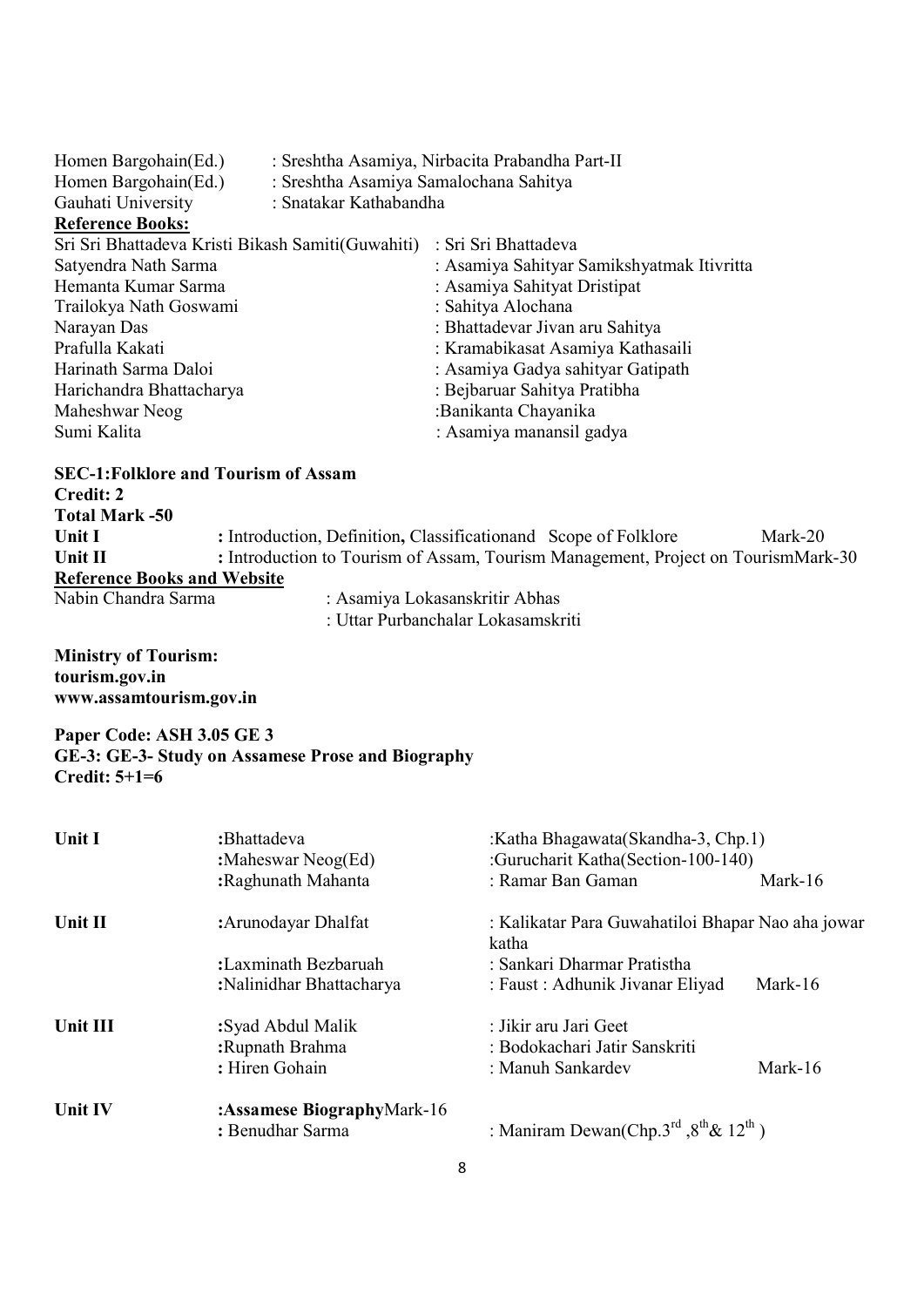| <b>Unit V</b> | :Assamese Autobiography | Mark-16                                             |
|---------------|-------------------------|-----------------------------------------------------|
|               | :Mahendra Bara          | :Upala Nadir dare(Chp-1929-1947,1947-1953,<br>1 ሰ0ጣ |

:Upala Nadir dare(Chp-1929-1947,1947-1953,1973-1987)

# **Recommended Text:**<br>Gauhati University

- Benudhar Sarma : MAniram Dewan Mahendra Bara : Upala Nadira Dare
- Gauhati University<br>
Shatakar Kathabandha<br>
Shatiya Akademi<br>
: Nirbacita Prabandha : Nirbacita Prabandha

### Reference Books:

| Sri Sri Bhattadeva Kristi Bikash Samiti(Guwahiti) | : Sri Sri Bhattadeva                       |
|---------------------------------------------------|--------------------------------------------|
| Satyendra Nath Sarma                              | : Asamiya Sahityar Samikshyatmak Itivritta |
| Hemanta Kumar Sarma                               | : Asamiya Sahityat Dristipat               |
| Trailokya Nath Goswami                            | : Sahitya Alochana                         |
| Narayan Das                                       | : Bhattadevar Jivan aru Sahitya            |
| Prafulla Kakati                                   | : Kramabikasat Asamiya Kathasaili          |
| Harinath Sarma Daloi                              | : Asamiya Gadya sahityar Gatipath          |
| Harichandra Bhattacharya                          | : Bejbaruar Sahitya Pratibha               |
| Maheshwar Neog                                    | :Banikanta Chayanika                       |

### SEMESTER-IV

C-8: Study on Literary Criticism (East and West) Credit: 5+1=6 Total Mark=100 (External -80 +Internal- 20)

| <b>Unit I</b> | :Definition and Importance of CriticismMark-16                      |           |
|---------------|---------------------------------------------------------------------|-----------|
| Unit II       | : Dhvni and Rasa (Definition and Characteristics)<br>Mark-16        | $\bullet$ |
| Unit III      | : Guna, Vakrokti, and Riti (Definition and Characteristics) Mark-16 |           |
| Unit IV       | : Poetry and Drama (Definition and Characteristics)<br>Mark-16      |           |
| Unit V        | : Short Story and Novel (Definition and Characteristics) Mark-16    |           |

### Reference Books:

| : Sahitya Darsan                                        |
|---------------------------------------------------------|
| :Sahitya Alochana: Nandan Tattva: Prachya aru Prachatya |
| :Dhvni aru Rasatattva                                   |
| : Sanskrit Samalochan Sastrar Bibartan aru Dhara        |
| : Sahitya Prabesh                                       |
| : Sahitya Upakramanika                                  |
| :Sahityar Patabhumi                                     |
| : Sahitya Bichar                                        |
| : Upanyasar Adhunik Samalochana                         |
| : Sahityar Bad Bad-Baichitra                            |
| : Natak aru Asamiya Natak                               |
| : Chuti Galpa                                           |
| : Upanyas                                               |
|                                                         |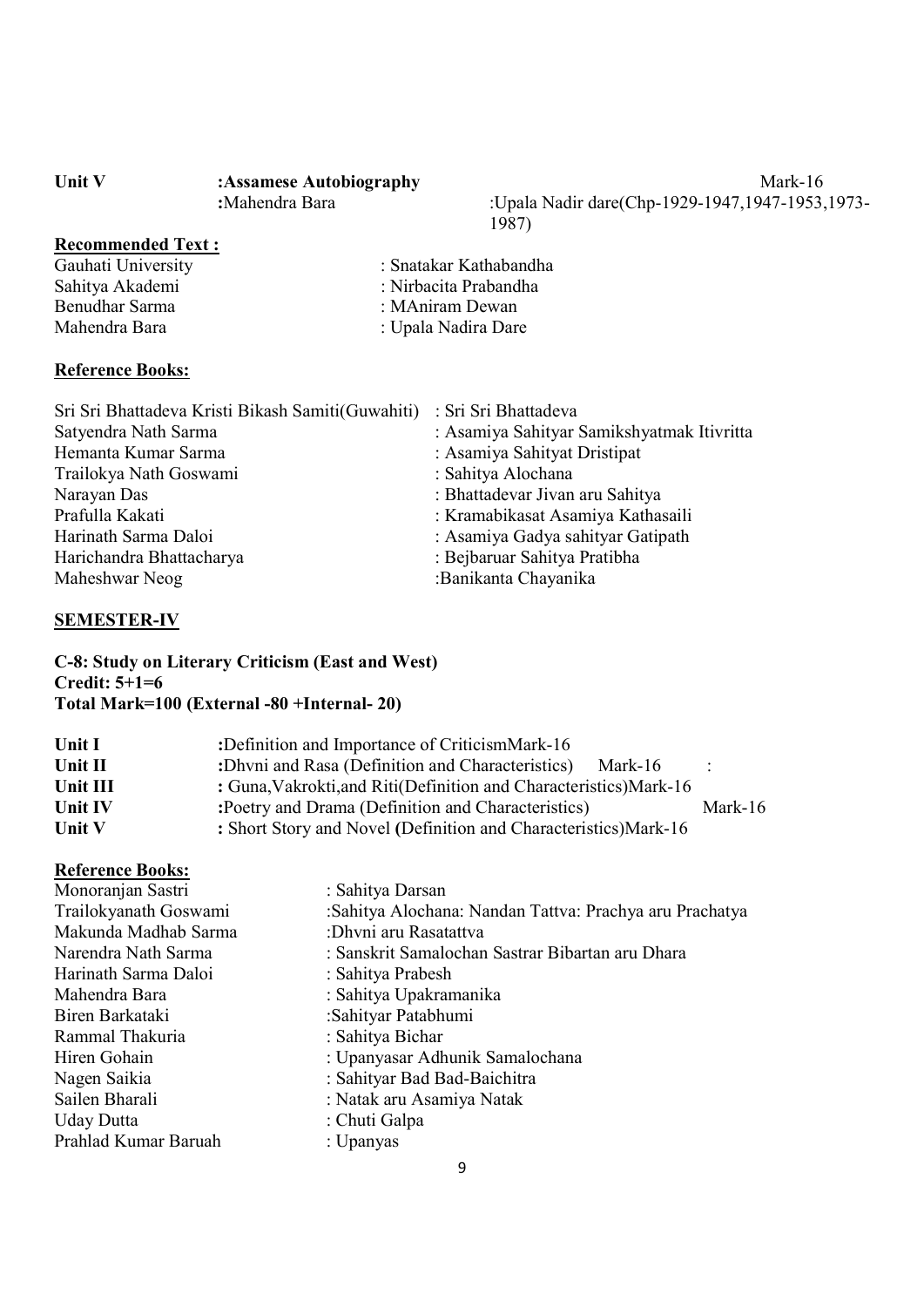### C-9: Language Varieties Credit:  $5+1=6$ Total Mark=100 (External -80 +Internal- 20)

| Unit I        | :Definition of Language, Idiolect, First Language, State Language, National Language,<br>Regional Language, Slandered Language, Dialect, and Lingua FrankaMark-16 |              |
|---------------|-------------------------------------------------------------------------------------------------------------------------------------------------------------------|--------------|
| Unit II       | :Language Varieties of Assam                                                                                                                                      | Mark- $16$ : |
| Unit III      | : Grammar and Vocabulary of the Language Varieties of Assam                                                                                                       | Mark-16      |
| Unit IV       | :Use of Language Varieties in Modern Assamese Language                                                                                                            | Mark-16      |
| <b>Unit V</b> | :Use of Language Varieties in audio-visual MediaMark-16                                                                                                           |              |

## Reference Books:

| <b>Edward Spair</b>        | : Language                     |
|----------------------------|--------------------------------|
| Upendra NAth Goswai        | : Bhasa Bijnan,                |
|                            | :Bhasa Samaj aru Sahitya       |
| Ramesh Pathak              | : Bhasa Bijnanar Bhumika       |
| Dipti Phukan Patgiri       | : Bhasa Tattva                 |
|                            | :Upabhasa aru Assamar Upabhasa |
| Basanta Kumar Bhattacharya | : Bahasa Bijnanar Prabaha      |
| Dipankar Maral             | : Upabhasa Bijnan              |
| Upen Rabha Hakasam         | : Asamiya aru Asamar Upabhasa  |
| Bhimkanta Baruah           | : Asamar Bahasa                |
| Nagen Thakur and           |                                |
| Khagen Sen Deka(Ed.)       | : Bhasa Chinta Bichitra        |
| Pranita Devi               | : Bhasabijnanar Jilikani       |
| Phukan Basumatari(Ed.)     | : Asamiya aru Asamiya Bhasa    |
|                            |                                |

### C-10: Study on Assamese Language Credit: 5+1=6 Total Mark=100 (External -80 +Internal- 20)

| Unit I                  | :Brief introduction to Indo-European Language<br>Mark-16                          |  |  |
|-------------------------|-----------------------------------------------------------------------------------|--|--|
| Unit II                 | :Origin and development of Assamese Language<br>Mark-16                           |  |  |
| Unit III                | :Relation between Assamese and Pali-Prakrit-ApabhramsaMark-16                     |  |  |
| Unit IV                 | :Brief introduction and impact of non-Aryan Language on Assamese Language.Mark-16 |  |  |
| Unit V                  | :Major Dialect of Assamese Language and CharacteristicsMark-16                    |  |  |
| <b>Reference Books:</b> |                                                                                   |  |  |
| Banikanta Kakati        | : Assamese; Its Formation and Development                                         |  |  |
| Dimbeswar Neog          | : The origin and growth of the Assamese Language                                  |  |  |
| Kaliram Medhi           | : Asamiya Byakaran aru Bhasatattva                                                |  |  |
| Golok Chandra Goswami   | : Bhasa Bigyan                                                                    |  |  |
|                         | : Asamiya Bhasar Upabhasa                                                         |  |  |
|                         | : Asamiya Bhasar Udvab, Samriddhi aru Bikash                                      |  |  |
| Nagen Thakur            | : Prithivir Bibhinna Bhasa                                                        |  |  |
|                         | : Pali-Prakrit-Apabhramsha Bhasa aru Sahitya                                      |  |  |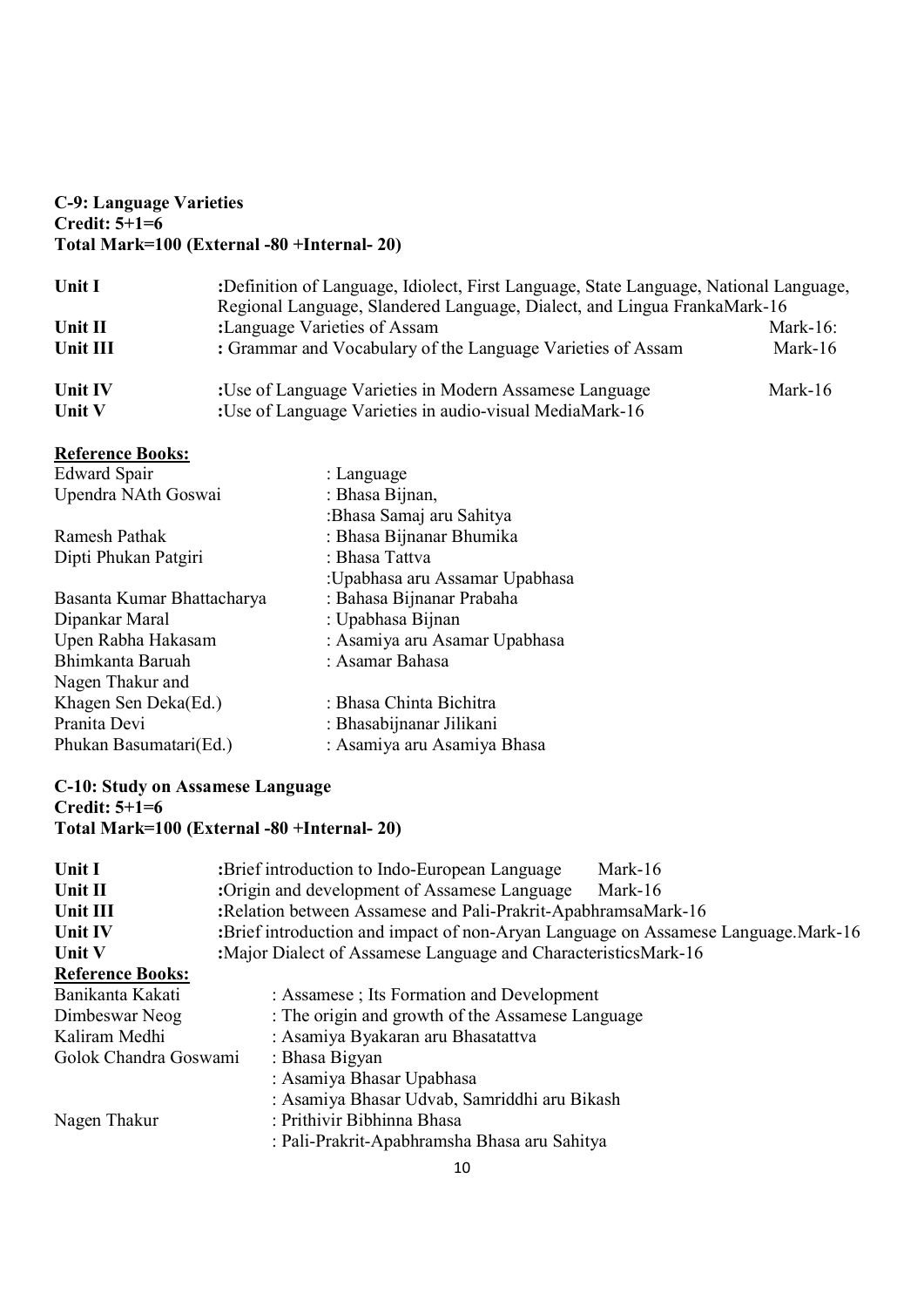| : Asamiya bhasar Itihas                       |
|-----------------------------------------------|
| : Asamiya aru Asamar Tibbat-Barmia Bhasa      |
| : Sanskrit Pali-Prakrit aru Assamiya Byakaran |
| : Asamiya Bhasar Rupatattva                   |
| : Asamiya Bhasa                               |
| : Madhya jugar Asamiya bhasar Byakaran        |
|                                               |
| : Bhasa - Jigyasa                             |
| : Kamrupi Upabhasa: Eti Adhyan                |
|                                               |
| : Goalparia Upabhasa: Rupa-Baichitra          |
|                                               |

# Paper Code: ASH 4.04SEC-2

|                | C-11: Uses of language in Computer                                                |         |  |
|----------------|-----------------------------------------------------------------------------------|---------|--|
| Credit: 2      |                                                                                   |         |  |
| Total Mark= 50 |                                                                                   |         |  |
| Unit I         | :Computer: An Introduction, Functions and Uses.                                   | Mark-20 |  |
| Unit II        | :Assamese language use in Computer. Assamese fonts-Assamese key-boards-Assamese   |         |  |
|                | Software-Word processors in Assamese: Spell checkers and Grammar checkers Mark-30 |         |  |

### Recommended Text:

P.K. Sinha: Computer Fundamentals Reference: 1.www.xahitya.org; 2.www.enajori.com

# GE-4- Study on culture of Assam

| GE-4- Study on culture of Assam                                                                 |          |
|-------------------------------------------------------------------------------------------------|----------|
| Credit: $5+1=6$                                                                                 |          |
| Unit-I: Definition, Classification, Scope and Importance Culture with Special reference to      |          |
| Mark- $16$<br>Folk culture.                                                                     |          |
| Unit-II: Material Culture, (Folk craft, Folk art, Folk Architecture, Folk costume               |          |
| and Folk Cookery, Folk music, Folk dance.<br>Mark-16                                            |          |
| Unit-III: Folk Festival and celebration, Recreation and games, Folk medicine, and folk religion |          |
|                                                                                                 | Mark-16  |
| <b>Unit-IV</b> Tribal culture of Assam with Special reference to Boro, Rabha and Karbi.         | Mark-16  |
|                                                                                                 |          |
| Unit -V: Origin names of Assam, Origin People of Assam and their contribution.                  | Marks-16 |
| Reference:                                                                                      |          |
| Asamiya Lok Sanskritir abhas: Nabin Ch. Sarma                                                   |          |
| Uttar Purbanchalar Lok Sanskriti: Nabin ch. Sarma                                               |          |
| Asamar Sanskriti : Leela Gogai                                                                  |          |
| Asamar Lok NatyaParampara : Sailen Bharali                                                      |          |
| Asama Lok Natya; Ram gogai                                                                      |          |
| Natakar Bybaharik Dish: Jagadish Patgiri                                                        |          |
| Lok Natya Parampara Aru Paribartan: Edt : Paramananda Rajbonshi                                 |          |
| Kamrupi Lokgitee Sangrah : Hemanta kr. Sarma                                                    |          |
| Gowal pariya Lokgitee Sangrah; Dwijen Das                                                       |          |
| Darangi Lok gitee sangrah: Kanak Saharia                                                        |          |
| www.enajori.com                                                                                 |          |
|                                                                                                 |          |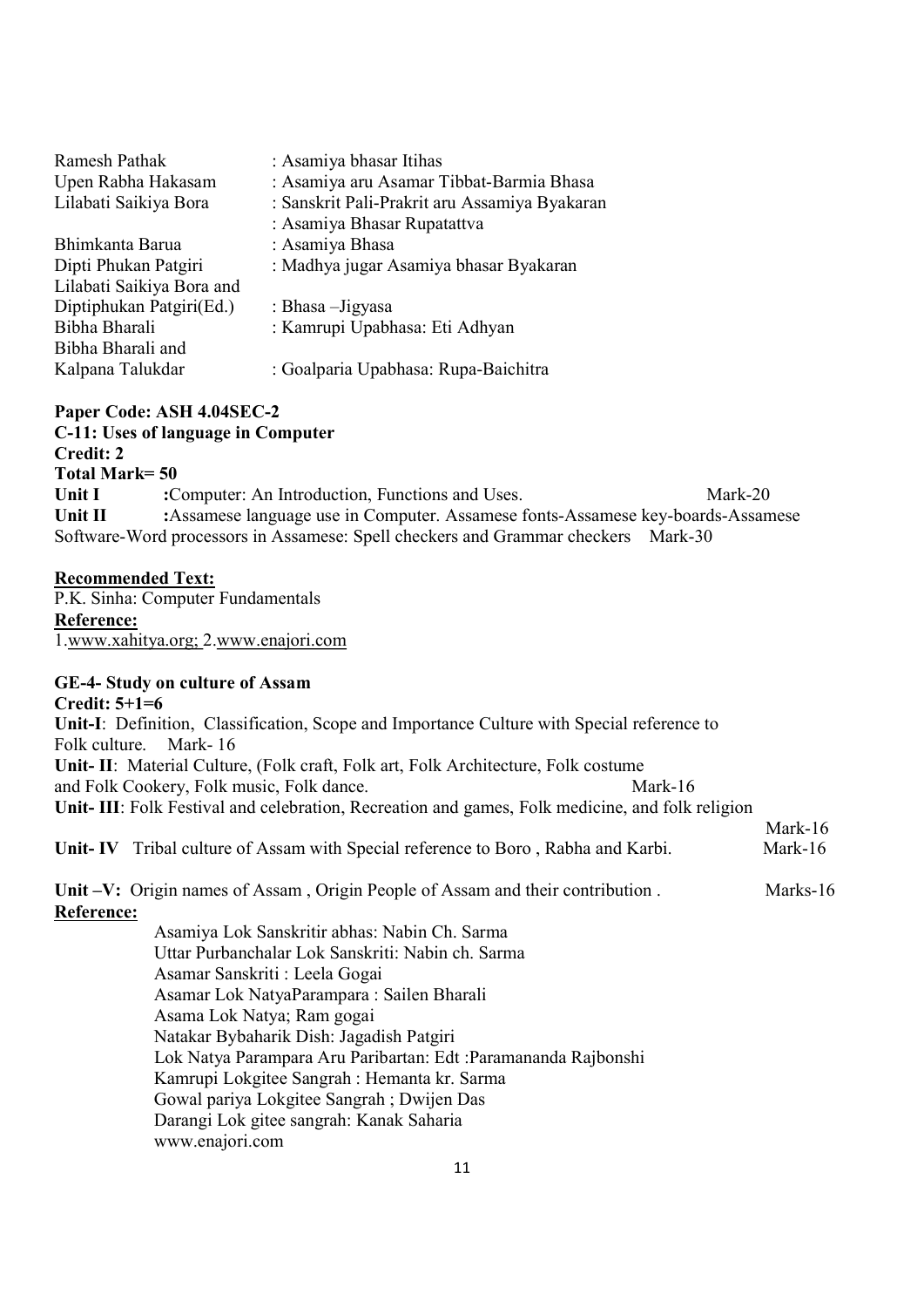## SEMESTER-V

### C-11: Study on General Linguistics Credit:  $5+1=6$ Total Mark=100 (External -80 +Internal- 20)

| Unit I         | : Introduction to Linguistics-<br>Descriptive, Historical, Comparative, ConstructiveMark-16 |
|----------------|---------------------------------------------------------------------------------------------|
| Unit II        | :Phonetics-General IntroductionMark-16                                                      |
| Unit III       | : Morphology-General IntroductionMark-16                                                    |
| <b>Unit IV</b> | :Semantics and Syntax-General IntroductionMark-16                                           |
| Unit V         | :Dialectology and Sociolinguistics-General IntroductionMark-16                              |
|                |                                                                                             |

# Reference Books:

| H.A. Gleason                      | : An Introduction to Descriptive Linguistics |
|-----------------------------------|----------------------------------------------|
| C.A. Hocket                       | : A Course in Modern Linguistics             |
| Upendra Nath Goswami              | : Bhasa-Bigyan                               |
|                                   | : Bhasa, Samaj aru Sahitya                   |
| Golak Chandra Goswami             | : Dhvani Bigyanar Bhumika                    |
| Dipti Phukan PAtgiri              | : Bhasatattva                                |
| Ramesh Pathak                     | : Bhasa Bigyanar Bhumika                     |
|                                   | : Byakaran aru Prakriti Bigyan               |
| Basanta Kumar Bhattacharya        | : Bhasa Bigyan Prabesh                       |
| Dipankar Maral                    | : Upabhasa Bigyan                            |
| Nagen Thakur and                  |                                              |
| Khagesh Sen Deka(Ed.)             | : Bhasa Chinta Bichitra                      |
| Bhagaban Maral                    | : Bhartha Bigyan                             |
| Nahendra Padun(Ed.)               | :Bhasar Tattva Katha                         |
| Phanindra Narayan Dutta Chaudhury | Adhunik Bhasabigyan Parichay                 |
|                                   |                                              |

C-12: Introduction to Literary Trends Credit: 5+1=6 Total Mark=100 (External -80 +Internal- 20)

| <b>Unit I</b> | :Classicism-Introduction, Characteristics, and Brief History Mark-16 |         |  |  |
|---------------|----------------------------------------------------------------------|---------|--|--|
| Unit II       | : Romanticism-Introduction, Characteristics, and Brief History       | Mark-16 |  |  |
| Unit III      | : Modernism-Introduction, Characteristics, and Brief History         | Mark-16 |  |  |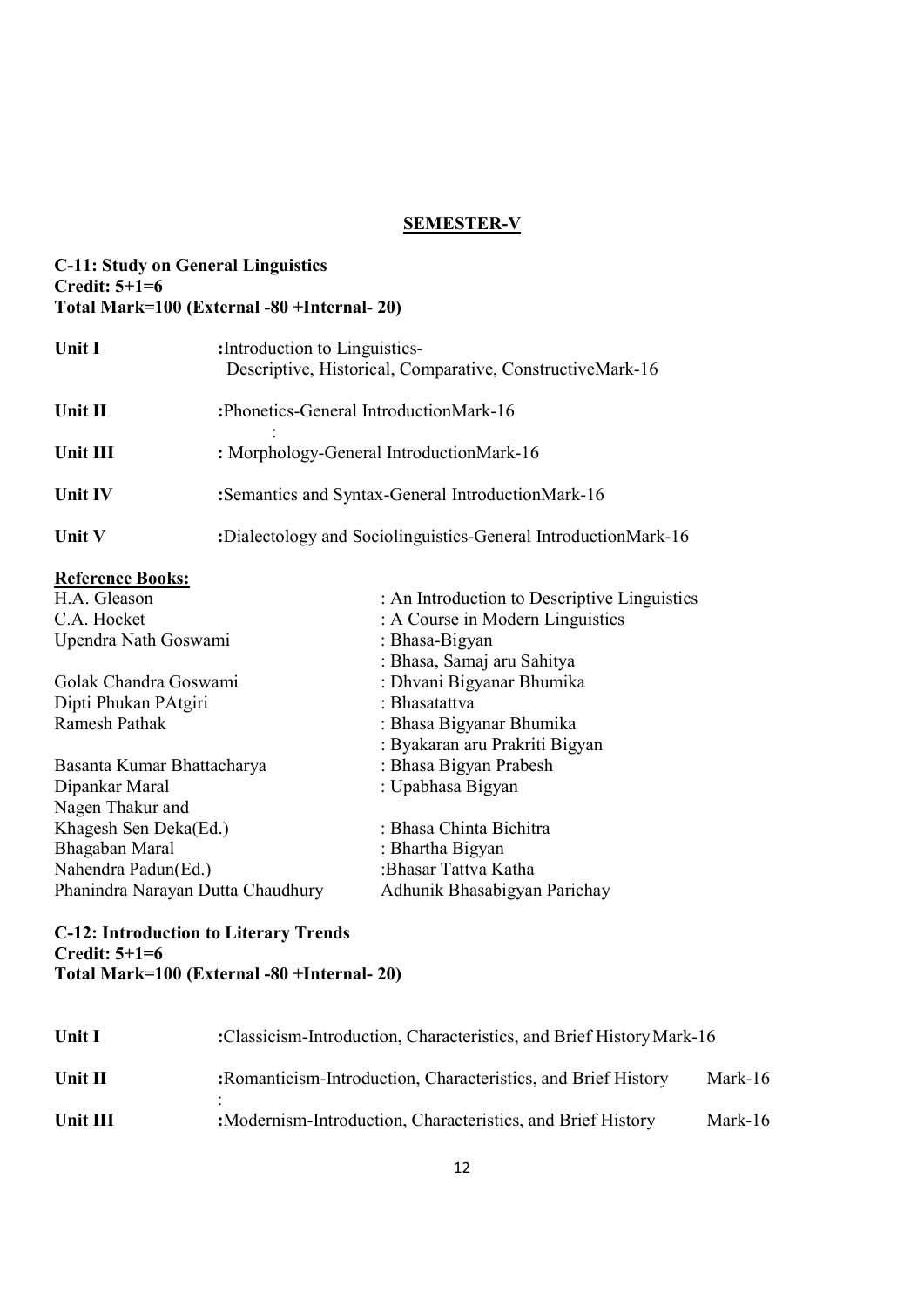| : Realism-Introduction, Characteristics, and Brief History<br>Mark-16     |  |  |
|---------------------------------------------------------------------------|--|--|
| :Post-Modernism-Introduction, Characteristics, and Brief History. Mark-16 |  |  |
|                                                                           |  |  |
| : Sahitya Darshan                                                         |  |  |
| : Sahitya Alochana aru Prachatya<br>Trailokyanath Goswami                 |  |  |
| : Sahitya Prabesh                                                         |  |  |
| : Sahitya Bichar                                                          |  |  |
| : Sahitya Patabhumi                                                       |  |  |
| : Sahitya Upakramanika                                                    |  |  |
| : RamanyasbadMaheswar Neog and                                            |  |  |
| : Sahitya Samiksha<br>Hemanta Kumar Sarma(Ed.)                            |  |  |
| : Sahityar Bad-Baichitra                                                  |  |  |
| Harinath Sarma Daloi                                                      |  |  |

## DSE-1: Introduction to Assamese Romantic and Modern Poetry Credit: 5+1=6 Total Mark=100 (External -80 +Internal- 20)

| Unit I        | :Laxminath Bejbarua<br>: Raghunath Chaudhury<br>: Jatindra Nath Duarah | : Bin Baragi<br>: Keteki(Pratham Taranga)<br>: Atitak nejaba pahariMark-16 |            |
|---------------|------------------------------------------------------------------------|----------------------------------------------------------------------------|------------|
| Unit II       | : Ambikagiri Raychaudhury                                              | : Biswadolan                                                               |            |
|               | : Nalinibala Devi                                                      | : Nat Ghar                                                                 |            |
|               | : Binandachandra Barua                                                 | : GargaonMark-16                                                           |            |
| Unit III      | :Debakanta Barua                                                       | : Asarthak                                                                 |            |
|               | :Hem Barua                                                             | : Mamatar Chithi                                                           |            |
|               | : Nabakanta Barua                                                      | : PalasMark-16                                                             |            |
| Unit IV       | :Nimal Prabha Bardaloi                                                 | : Draupadi                                                                 |            |
|               | : Nilamani Phukan                                                      | : Golapi Jamur Lagan                                                       |            |
|               | : Ram Gogoi                                                            | : PatharMark-16                                                            |            |
| <b>Unit V</b> | :Hiren Bhattacharya                                                    | : Cat Phura Gaan                                                           |            |
|               | : Mahendra Bara                                                        | :Sap                                                                       |            |
|               | :Samir Tanti                                                           | : Ai Usupanibor Kan Pati Suniba                                            | Mark- $16$ |

### Recommended Text:

Maheswar Neog(Ed.) : Sanchayan<br>Gauhati University : Kabita Manjari Gauhati University Reference Books:

Bhabendra Dutta<br>
Nirmal Prabha Bardoloi : Kabitar Katha<br>
: Kabitar Katha<br>
: Kabitar Katha Nirmal Prabha Bardoloi : Kabitar Katha<br>Parikshit Hajarika : Sahitya Jeoti Parikshit Hajarika

Hiren Bhattacharya : Hiren Bhattacharyar Kabita Samir Tanti : Ananda aru Bedanar Baibhav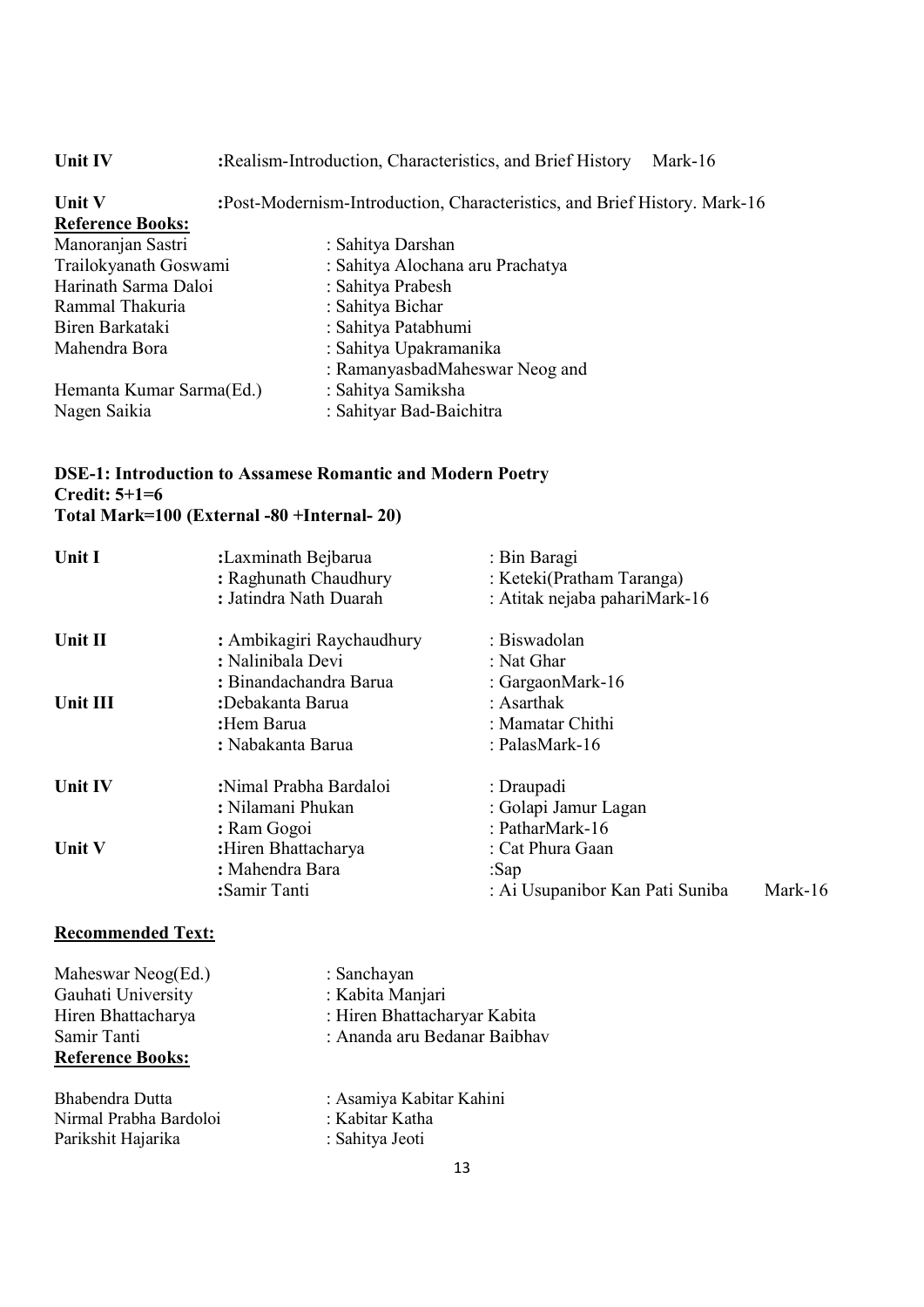| Leela Gogoi(Ed.)     | : Adhunik Asamiya Sahityar Parichay              |
|----------------------|--------------------------------------------------|
| Kameleswar Sarma     | : Kabi Chaudhari aru Chaudhary Devar Kabita      |
| Purna Bhattacharya   | : Kabita aru Adhunik Kabita                      |
| Nagen Saikiya        | :Asamiya Kabita aru Anyanya Bisay                |
| Karabi Deka Hazarika | : Asamiya Kabita                                 |
| Prahlad Kumar Barua  | : Adhunik Asamiya Kabitar Gati Baichitra         |
| Archana Pujari(Ed.)  | : Asamiya Kabitar Bichar Bisleshan               |
| Kamaluddin Ahmed     | : Adhunik Asamiya Kabita                         |
| Upendra Nath Sarma   | : Kabitar Bhasa aru Anyanya Prabandha            |
| Lopa BArua           | : Adhunik Asamiya Kabitar Pratik aru Chitrakalpa |
|                      |                                                  |

### DSE-2: Introduction to Assamese Grammar Credit: 5+1=6 Total Mark=100 (External -80 +Internal- 20)

| Unit I         | : Introduction to Grammar, Classification of Grammar, History of GrammarMark-16 |            |
|----------------|---------------------------------------------------------------------------------|------------|
| Unit II        | : Elements of Assamese Grammar-Phonetics                                        | Mark- $16$ |
| Unit III       | : Elements of Assamese Grammar-Morphology                                       | Mark- $16$ |
| <b>Unit IV</b> | : Elements of Assamese Grammar-Syntax                                           | Mark-16    |
| Unit V         | :Elements of Assamese Grammar-Formation of VocabularyMark-16                    |            |

# Reference Books:

| Hem Chandra Barua     | : Asamiya Byakaran                 |
|-----------------------|------------------------------------|
| Satyanath Bara        | : Bahal Byakaran                   |
| Kaliram Medhi         | : Asamiya Byakaran aru Bhasatattva |
| Golak Chandra Goswami | : Asamiya Byakaranr Maulik Bichar  |
| Upendranath Goswami   | : Asamiya Bhasar Byakaran          |
| Khagesh Sen Deka      | : Byakaran : Prachya aru Pachatya  |
|                       |                                    |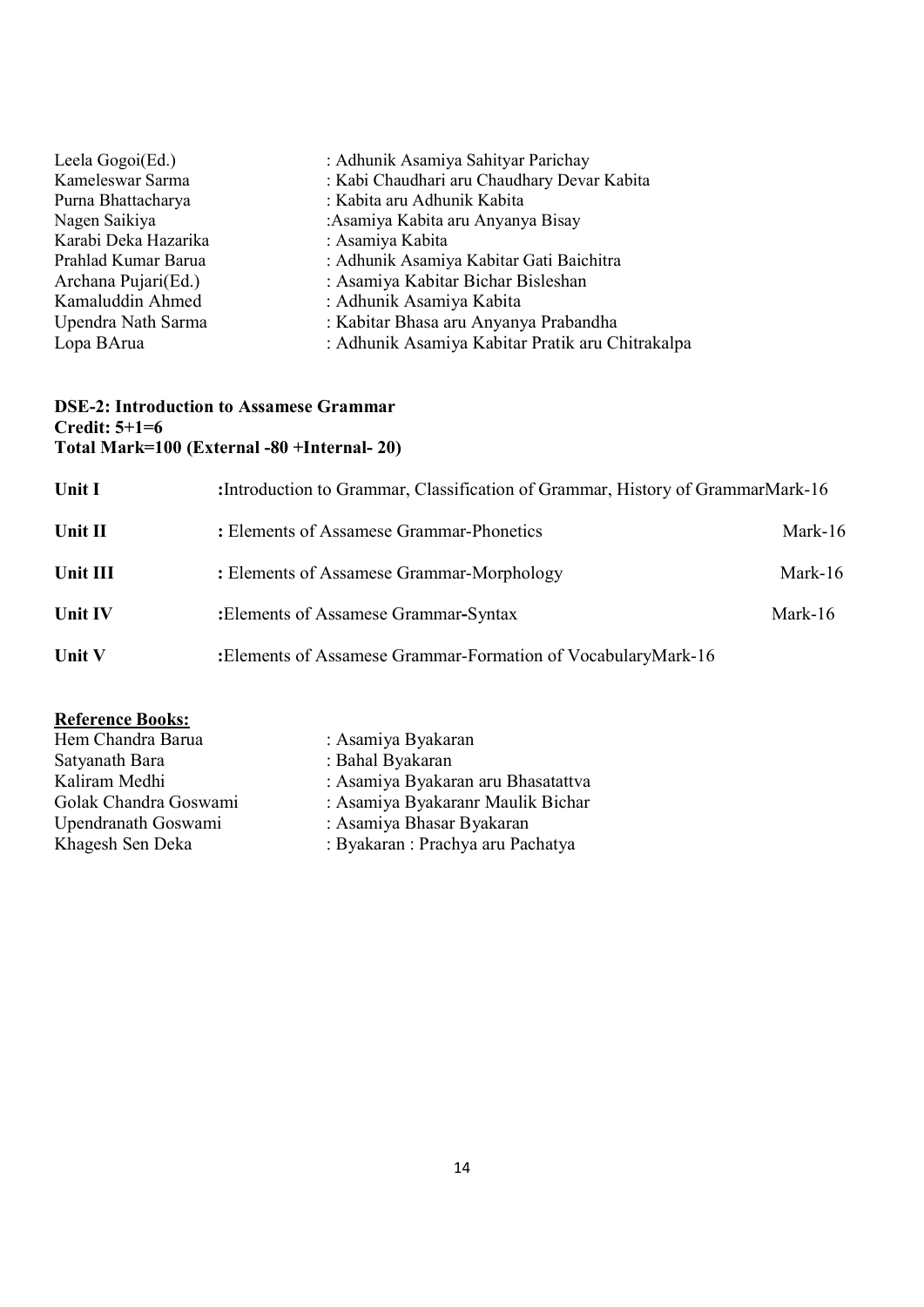### SEMESTER-VI

### C-13: Introduction to Assamese Biography and Auto-Biography Credit: 5+1=6 Total Mark=100 (External -80 +Internal- 20)

.

Unit I :Introduction, Definition, and Characteristics of Biography and Assamese Biography.Mark-16

Unit II :Introduction, Definition, and Characteristics of Auto-Biography and Assamese Auto-Biography

| Mark-16<br>Unit III                                                                                                                     | : Biography-<br>Benudhar Sarma<br>Jogendra Narayan Bhuyan                                                                                                   | : Maniram Dewan<br>: Gunabhiram BaruahMark-16            |         |
|-----------------------------------------------------------------------------------------------------------------------------------------|-------------------------------------------------------------------------------------------------------------------------------------------------------------|----------------------------------------------------------|---------|
| Unit IV                                                                                                                                 | :Auto-Biography-<br>Laxminath Bejbaruah                                                                                                                     | : Mor Jivan Sowaran( $4^{th}$ & $6^{th}$ Chapter)Mark-16 |         |
| Unit V                                                                                                                                  | :Auto-Biography-<br>Homen Bargohain                                                                                                                         | : Atmanusandhan( $1st$ and $2nd$ Chapter)Mark-16         |         |
| <b>Recommended Text:</b><br><b>Benudhar Sarmah</b><br>Jogendra Narayan Bhuyan<br>Laxminath Bejbaruah<br>Homen Bargohain                 | : Maniram Dewan<br>: Gunabhiram Baruah<br>: Mor Jivan Sowaran<br>: Atmanusandhan                                                                            |                                                          |         |
| <b>Reference Books</b><br>Dimbeswar Neog<br>Satyendra Nath Sarma<br>Hemanta Kumar Sarma<br>Sibanath Barman(Ed.)<br>Gobinda Prasad Sarma | : Asamiya Sahityar Buranji<br>: Asamiya Sahityat Dristipat<br>: Asamiya Sahityar Buranji(Part-II)<br>: Jibani aru Asamiya Jibani<br>: Jibani aru Atmajibani | : Asamiya Sahityar Samikshatmak Itibritta                |         |
| Credit: $5+1=6$                                                                                                                         | C-14: Introduction to Indian Literature (Bengali and Hindi)<br>Total Mark=100 (External -80 +Internal- 20)                                                  |                                                          |         |
| Unit I                                                                                                                                  | : Introduction to Modern Indian Literature, New trends in Modern Indian Literature, with<br>Special reference to Assamese, Bengali and Mark-16              |                                                          |         |
| Unit II                                                                                                                                 | :Theory of Comparative Literature- Methods and Schools                                                                                                      |                                                          | Mark-16 |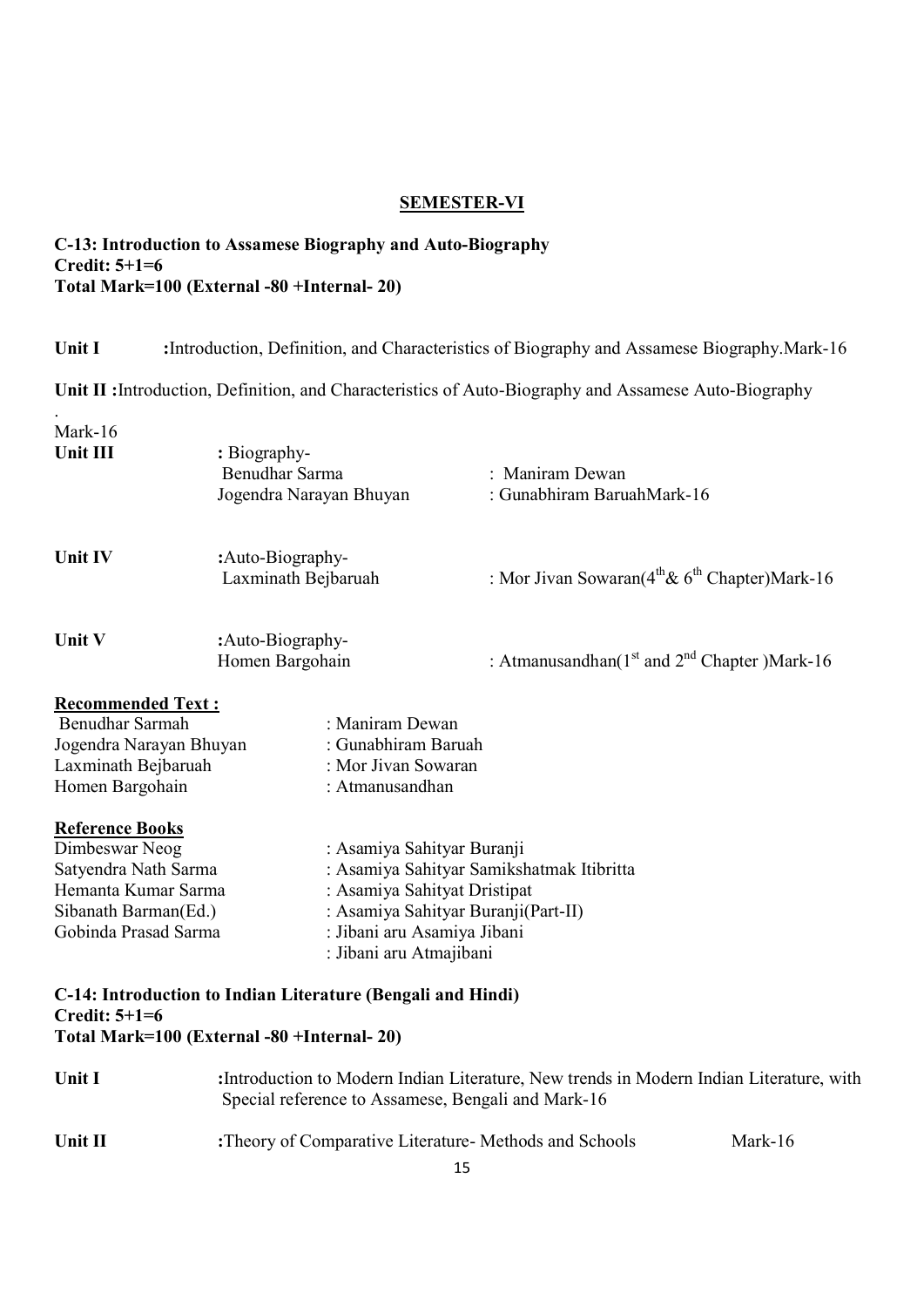| Unit III                                                                                                                                                                                                                                      | : Poetry-Mark-16                         |                                                                                                                                                                                                                                                                                                                              |                                           |  |
|-----------------------------------------------------------------------------------------------------------------------------------------------------------------------------------------------------------------------------------------------|------------------------------------------|------------------------------------------------------------------------------------------------------------------------------------------------------------------------------------------------------------------------------------------------------------------------------------------------------------------------------|-------------------------------------------|--|
|                                                                                                                                                                                                                                               | A. Bengali-                              |                                                                                                                                                                                                                                                                                                                              |                                           |  |
|                                                                                                                                                                                                                                               | Recommended Text:<br>Rabindranath Tagore | Selected Piece-Bharat Tirtha                                                                                                                                                                                                                                                                                                 | :Sanchayita                               |  |
|                                                                                                                                                                                                                                               | <b>B.</b> Hindi                          |                                                                                                                                                                                                                                                                                                                              |                                           |  |
|                                                                                                                                                                                                                                               |                                          | Selected Piece- Sumitra Nandan Pant<br>Recommended Text: Vijayendra Snatak (Ed.)                                                                                                                                                                                                                                             | : Maun Nimantra<br>:Adhunik Kavya Samgrah |  |
| Unit IV                                                                                                                                                                                                                                       | :Short Story-                            |                                                                                                                                                                                                                                                                                                                              | Mark-16                                   |  |
|                                                                                                                                                                                                                                               | A. Bengali                               |                                                                                                                                                                                                                                                                                                                              |                                           |  |
|                                                                                                                                                                                                                                               | Rabindra Nath Tegor                      |                                                                                                                                                                                                                                                                                                                              | : Post Master                             |  |
|                                                                                                                                                                                                                                               | <b>B.</b> Hindi                          |                                                                                                                                                                                                                                                                                                                              |                                           |  |
|                                                                                                                                                                                                                                               | Premchand                                |                                                                                                                                                                                                                                                                                                                              | : Kaphan                                  |  |
| Unit V                                                                                                                                                                                                                                        | :Novel-Mark-16                           |                                                                                                                                                                                                                                                                                                                              |                                           |  |
|                                                                                                                                                                                                                                               | A. Bengali                               |                                                                                                                                                                                                                                                                                                                              |                                           |  |
|                                                                                                                                                                                                                                               | Manik Bandopadhya                        |                                                                                                                                                                                                                                                                                                                              | : Padma Nadir Majhi                       |  |
|                                                                                                                                                                                                                                               |                                          |                                                                                                                                                                                                                                                                                                                              |                                           |  |
|                                                                                                                                                                                                                                               | <b>B.</b> Hindi                          |                                                                                                                                                                                                                                                                                                                              |                                           |  |
|                                                                                                                                                                                                                                               | Phaniswar Nath Renu                      |                                                                                                                                                                                                                                                                                                                              | : Maila Achal                             |  |
| <b>Reference Books:</b>                                                                                                                                                                                                                       |                                          |                                                                                                                                                                                                                                                                                                                              |                                           |  |
| K.M George(Ed.)<br>Maheswar Neog<br>Satyendra Nath Sarma<br>Sukumar Sen<br>Sailen Bharali<br>Rambilash Sarma<br>Sibnarayan Sribastav<br>Sri Kumar Benarjee<br>Parag Kumar Bhattacharya<br>Nirajana Mahanta Bejbarua<br>Paramananda Rajbangshi |                                          | : Modern Indian Literature<br>: Asamiya Sahityar Ruprekha<br>: Asamiya Sahityar Samikshatmak Itibritta<br>: Bangla Sahityar Itihas.<br>: Adhunik Bharatiya Sahitya<br>: Premchand aur Unka yug<br>: Hindi Upanyas<br>: Bangla Upanyaser Kalantar<br>: Rabindranath aru Asamiya-Chutigalpa<br>: Tulanamulak Bharatiya Sahitya |                                           |  |
|                                                                                                                                                                                                                                               |                                          | And Parag Kumar Bhattacharya(Ed.): Bharatiya Sahityar Adhyan                                                                                                                                                                                                                                                                 |                                           |  |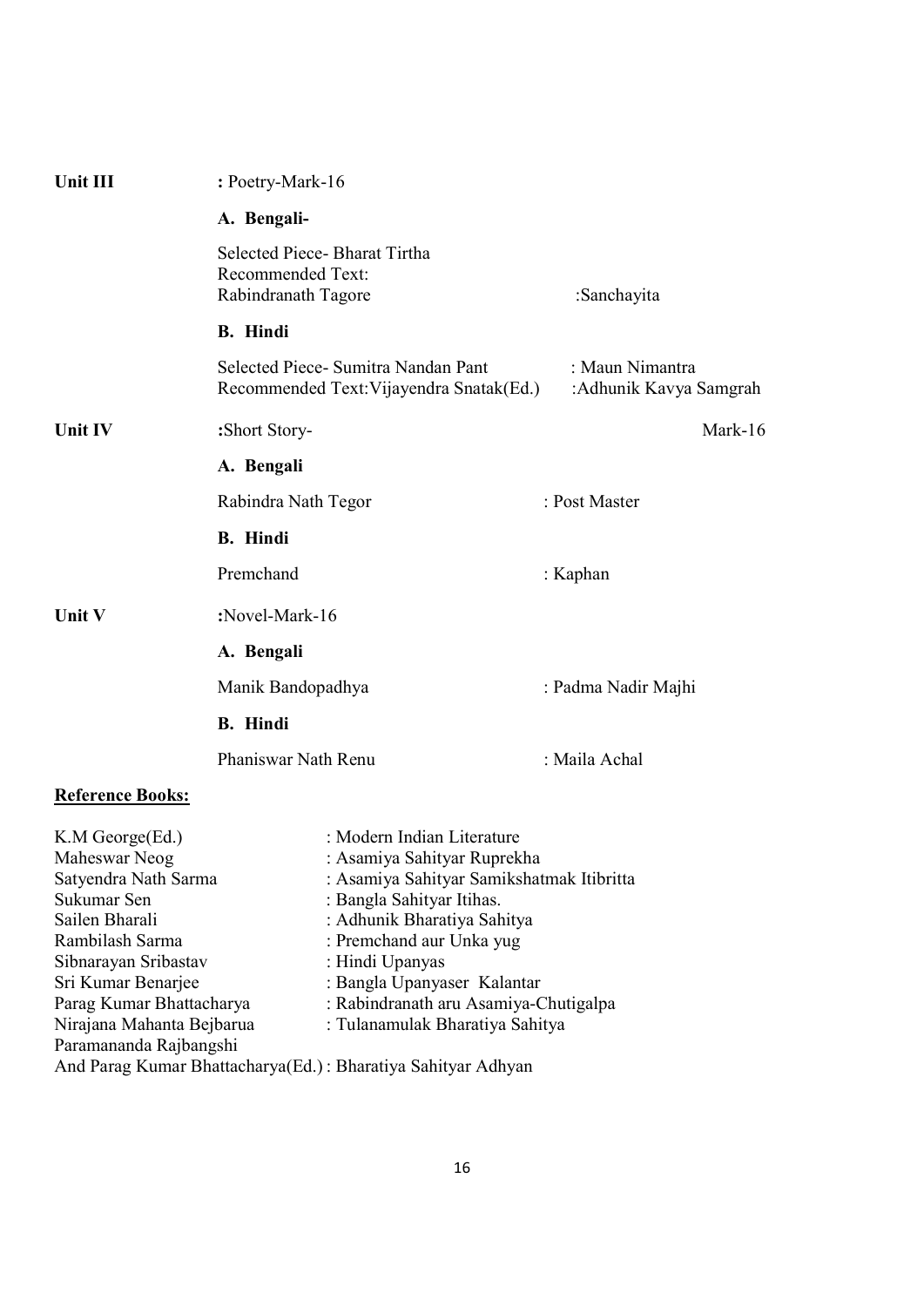| <b>DSE-3: Assamese Short Story and Novel</b> |
|----------------------------------------------|
| <b>Credit: <math>5+1=6</math></b>            |
| Total Mark=100 (External -80 +Internal- 20)  |

| Unit I                                | :Origin and Development of Assamese Short Story and Novel.                                                                                           |                                        | Mark-16                                                                                              |         |
|---------------------------------------|------------------------------------------------------------------------------------------------------------------------------------------------------|----------------------------------------|------------------------------------------------------------------------------------------------------|---------|
|                                       | Mark-16                                                                                                                                              |                                        | Unit II : Various Trends, Techniques, and Characteristics of Assamese Short Story and Novel.         |         |
| Unit III                              | : Short Story- Mark-16<br>Laxminath Bejbaruah<br>Laxmidhar Sarma<br>Birendra Kumar Bhattacharya<br>Mamani Raisam Goswami<br>Manikuntala bhattacharya |                                        | : Patmugi<br>: Byarthatar Dan<br>: Makanar Goshai<br>: Riniki Riniki Dekhichu Jamuna<br>: Kabi-Ganga |         |
| <b>Unit IV</b>                        | :Novel-Mark-16                                                                                                                                       |                                        |                                                                                                      |         |
| Bhabendra Nath saikiya                | : Antareep                                                                                                                                           |                                        |                                                                                                      |         |
| Unit V                                | : Novel-<br>Arupa Patangiya Kalita                                                                                                                   |                                        | : Phelani                                                                                            | Mark-16 |
| <b>Recommended Text:</b>              |                                                                                                                                                      |                                        |                                                                                                      |         |
| Homen Bargohain(Ed.)                  |                                                                                                                                                      |                                        | : Asamiya Galpar sankalan(Part I & Part II)                                                          |         |
| Gauhati University                    |                                                                                                                                                      | : Galpa Guchcha                        |                                                                                                      |         |
|                                       |                                                                                                                                                      | : Galpa Manjari                        |                                                                                                      |         |
| Sonit Bijay Das and Munin Bhuyan(Ed.) |                                                                                                                                                      |                                        | : Birendra Kumar Bhattacharyar Rachanawali(Part-I)                                                   |         |
| Hemanta Kumar Bharali(Ed.)            |                                                                                                                                                      | : Mamani Raisam Goswamir Galpa Samagra |                                                                                                      |         |
| Sanit Bijay Das and Munin Bayan(Ed.)  |                                                                                                                                                      |                                        | : Saurabh Kumar Chaliha Rachanawali                                                                  |         |
| <b>Reference Books:</b>               |                                                                                                                                                      |                                        |                                                                                                      |         |
| Dimbeswar Neog                        |                                                                                                                                                      | : Asamiya Sahityar Buranji             |                                                                                                      |         |
| Satyendra Nath Sarma                  |                                                                                                                                                      |                                        | : Asamiya Sahityar samikshatmak Itibritta                                                            |         |
| Hemanta Kumar sarma                   |                                                                                                                                                      |                                        | : Asamiya Sahityat Dristipat                                                                         |         |
| Trailokyanath Goswami                 |                                                                                                                                                      | : Adhunik Galpa Sahitya                |                                                                                                      |         |
| Prahlad Kumar Barua                   |                                                                                                                                                      |                                        | : Asamiya Chutigalpar Adhyan                                                                         |         |
| Parag Kumar Bhattacharya              |                                                                                                                                                      |                                        | : Galpa Prasanga aru Asamiya Galpa Sahitya                                                           |         |
| Gobinda Prasad Sarnma                 |                                                                                                                                                      |                                        | : Upanyas aru Asamiya Upanyas                                                                        |         |
| Nagen Talukder(Ed.)                   |                                                                                                                                                      |                                        | : Esa Bacharar Asamiya Upanyas                                                                       |         |
|                                       |                                                                                                                                                      |                                        |                                                                                                      |         |

DSE-4: Study on Special Author (Madhab Kandali/Laxminath Bezbaruah)  $Credit: 5+1=6$ Total Mark=100 (External -80 +Internal- 20)